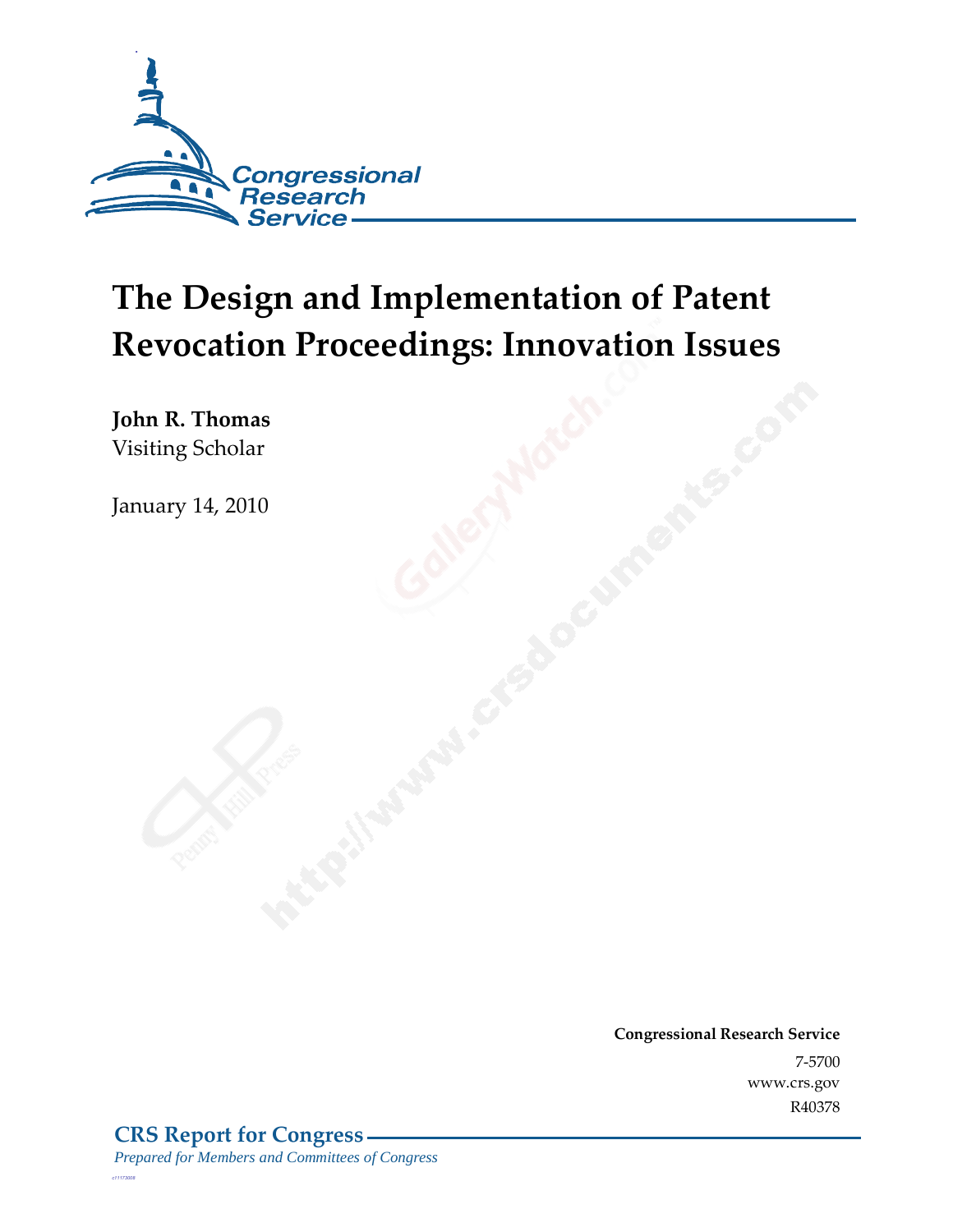## **Summary**

.

Congressional recognition of the role patents play in promoting innovation and economic growth has resulted in the introduction of legislation proposing changes to the patent system. Among other goals, these changes would potentially decrease the cost of resolving disputes concerning patents, increase commercial certainty regarding the validity of particular patents, address potential abuses committed by speculators, and account for the particular needs of individual inventors, universities, and small firms with respect to the patent system.

In pursuit of these goals, several bills introduced in the  $111<sup>th</sup>$  Congress would alter the current system of "patent revocation proceedings" administered by the U.S. Patent and Trademark Office (USPTO). The term "patent revocation proceeding" commonly refers to a legal procedure through which members of the public may challenge the validity of an issued patent.

Current law provides for two types of patent revocation proceedings: an *ex parte* reexamination and *inter partes* reexamination. Any individual may cite a patent or printed publication to the USPTO and request that an *ex parte* reexamination occur. If the USPTO determines that the request raises "a substantial new question of patentability," then it will commence the *ex parte* reexamination. The USPTO will then review the patent with special dispatch. The proceeding results in either a certificate upholding the claims in original or amended form, or a certificate of cancellation rejecting all of the claims of the patent. *Inter partes* reexamination operates similarly to an *ex parte* reexamination, but allows more significant participation by the individual requesting the proceeding.

Some observers believe that both types of reexamination have not been widely used and could be improved. As a result, previous legislative proposals have called for their elimination or modification. These bills would have also created a new, more expansive "post-grant review proceeding." This proposed procedure was intended to provide a predictable, cost-effective, and timely mechanism for resolving patent validity disputes and limit repetitive claims against the patent owner.

Patent revocation proceedings involve a number of design parameters that may be adjusted in order to meet certain policy goals. Among these parameters are the time at which the proceeding may begin, the patentability issues that may be addressed, the availability of discovery, and the extent to which participants may reassert unsuccessful arguments in subsequent administrative or judicial proceedings. These parameters may be modified in order to encourage certain policy goals, including timely use and resolution of the proceedings, limiting the possibility of harassment of the patent owner, and providing predictable, effective, and transparent decisions.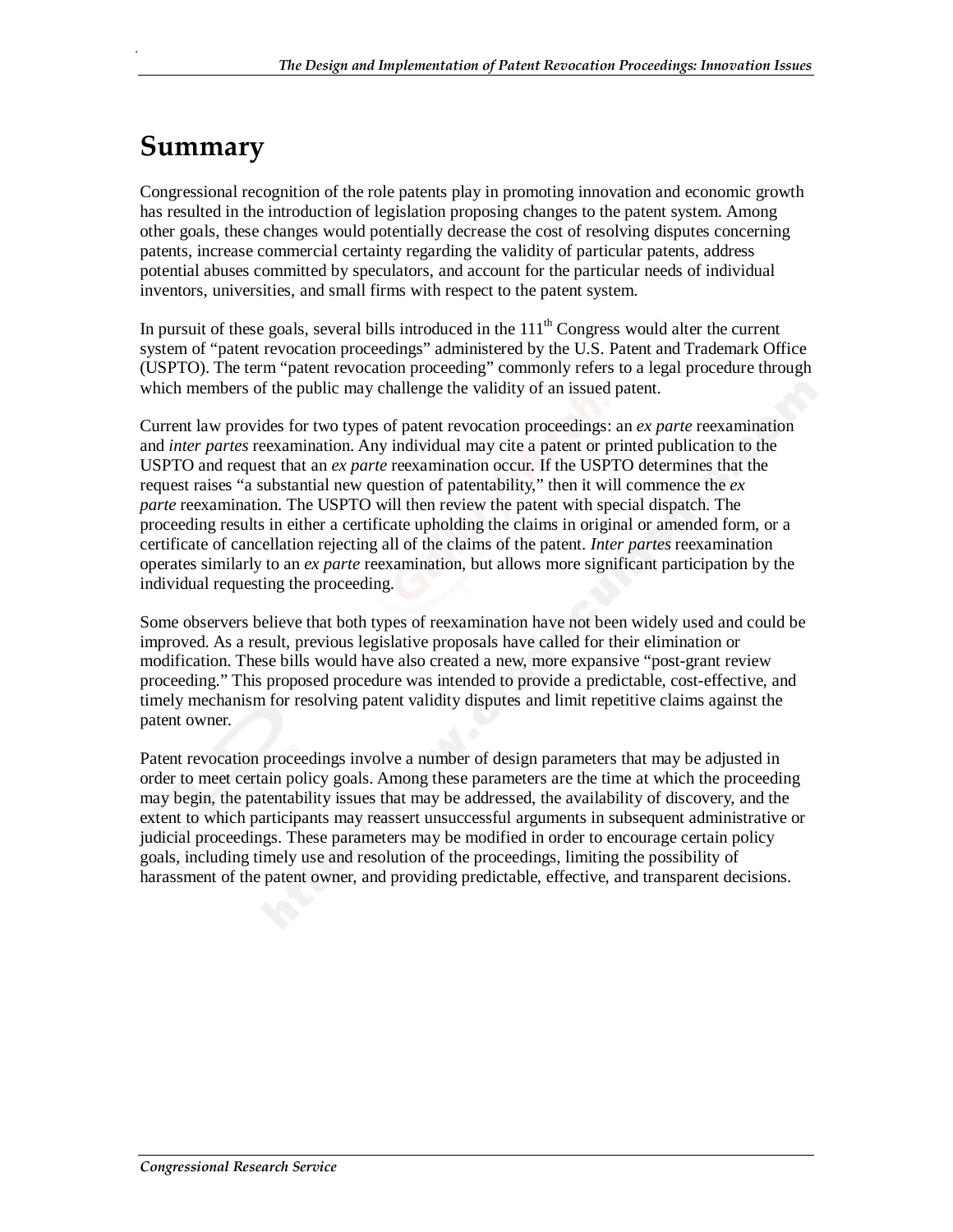## **Contents**

## **Tables**

## Contacts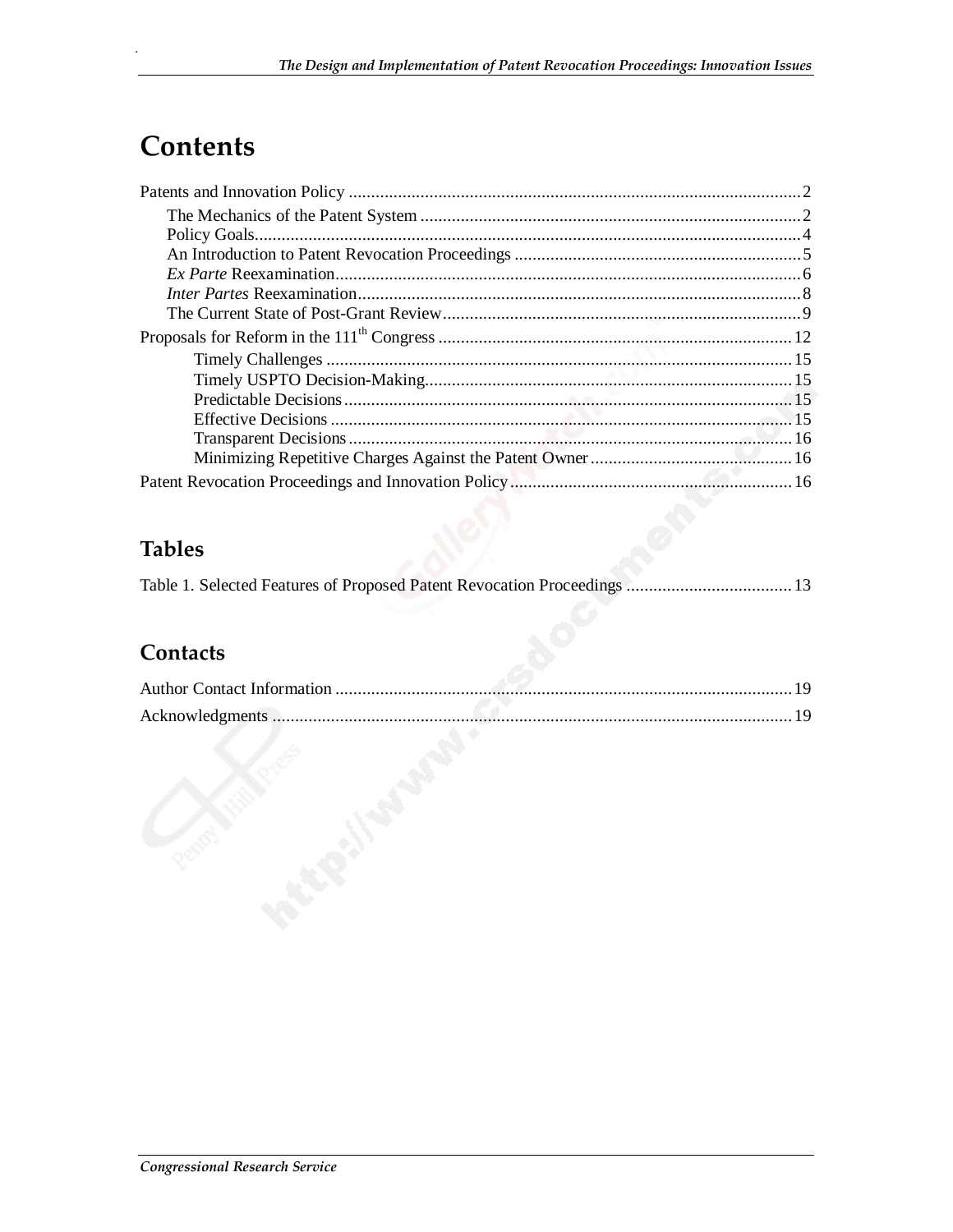ncreased congressional interest in the patent system has reflected growing recognition of the role patents play in promoting innovation and economic growth. In recent years, a number of bills have proposed changes to the patent system designed to address perceived deficiencies. Increased congressional interest in the patent system has reflected growing recognition of the role patents play in promoting innovation and economic growth. In recent years, a number of bills have proposed changes to the administered by the U.S. Patent and Trademark Office (USPTO). These proposals built upon several earlier laws, including the American Inventors Protection Act of  $1999$ , that provided interested parties with a mechanism for challenging a patent outside of the federal court system.

The term "patent revocation proceeding" commonly refers to a legal procedure through which members of the public may challenge the validity of an issued patent. Patent revocation proceedings are administrative in nature and are conducted before the USPTO. Current law provides for two types of patent revocation proceedings: an *ex parte* reexamination<sup>2</sup> and *inter* partes reexamination.<sup>3</sup> The chief distinction between these two sorts of proceedings is the level of participation by the individual who requested the reexamination. Once the USPTO decides to pursue an *ex parte* reexamination, the requestor no longer participates in the proceedings.<sup>4</sup> In contrast, the requestor participates in an *inter partes* reexamination throughout the duration of the proceedings.

Reexamination proceedings were intended to serve several goals, including allowing firms to resolve patent disputes in a more timely and less costly manner than litigation in the federal courts,<sup>5</sup> harnessing the technological and legal expertise of the USPTO, $\overset{6}{\circ}$  and improving public confidence in the patent system.<sup>7</sup> Some observers believe that these proceedings are underutilized due to shortcomings in their design. Among the expressed concerns over reexamination proceedings is that they are too slow, too susceptible to abuse by patent opponents, and not truly an effective substitute for litigation in the federal courts. $8$ 

Legislative proposals in the  $111<sup>th</sup>$  Congress would address existing patent revocation proceedings and also establish a new, more expansive "post-grant review proceeding."<sup>9</sup> Proponents of reform assert that these changes would better fulfill the original purposes of reexamination, ultimately allowing more efficient resolution of patent disputes and improving patent quality. On the other

1

<sup>&</sup>lt;sup>1</sup> Intellectual Property and Communications Omnibus Reform Act of 1999, Title IV (American Inventors Protection Act of 1999), P.L. 106-113, 113 Stat. 1501 (1999).

<sup>2</sup> The term "ex parte" means "done or made at the instance and for the benefit of one party only." *Black's Law Dictionary* ( $8<sup>th</sup>$  ed. 2004). The provisions governing *ex parte* reexamination proceedings are codified at 35 U.S.C. §§ 302-307 (2006).

 $3$  The term "inter partes" means "between two or more parties." *Black's Law Dictionary* ( $8<sup>th</sup>$  ed. 2004). The provisions governing *inter partes* reexamination proceedings are codified at 35 U.S.C. §§ 311-318 (2006).

<sup>4</sup> One exception exists to this general rule. In an *ex parte* reexamination, the requestor may possess one opportunity to participate in the proceeding once the USPTO has granted the request. Once a reexamination is declared, the patent owner may optionally file a preliminary statement. If the patent owner does so, then the requestor may then file a reply to the patentee's statements. 35 U.S.C. § 304 (2006).

<sup>5</sup> *See* Amy J. Tindell, "Final Adjudication of Patent Validity in USPTO Reexamination and Article III Courts: Whose Job Is It Anyway?", 89 *Journal of the Patent and Trademark Office Society* (2007), 787.

<sup>6</sup> *See* William Barrow, "Creating a Viable Alternative: Reforming Patent Reexamination Procedure for the Small Business and Small Inventor," 59 *Administrative Law Review* (2007), 629.

<sup>7</sup> *See* Mark D. Janis, "*Inter Partes* Patent Reexamination," 10 *Fordham Intellectual Property, Media & Entertainment Law Journal* (2000), 481. 8 *Id.*

<sup>9</sup> *See* H.R. 1260; S. 515; S. 610 (each styled the "Patent Reform Act of 2009").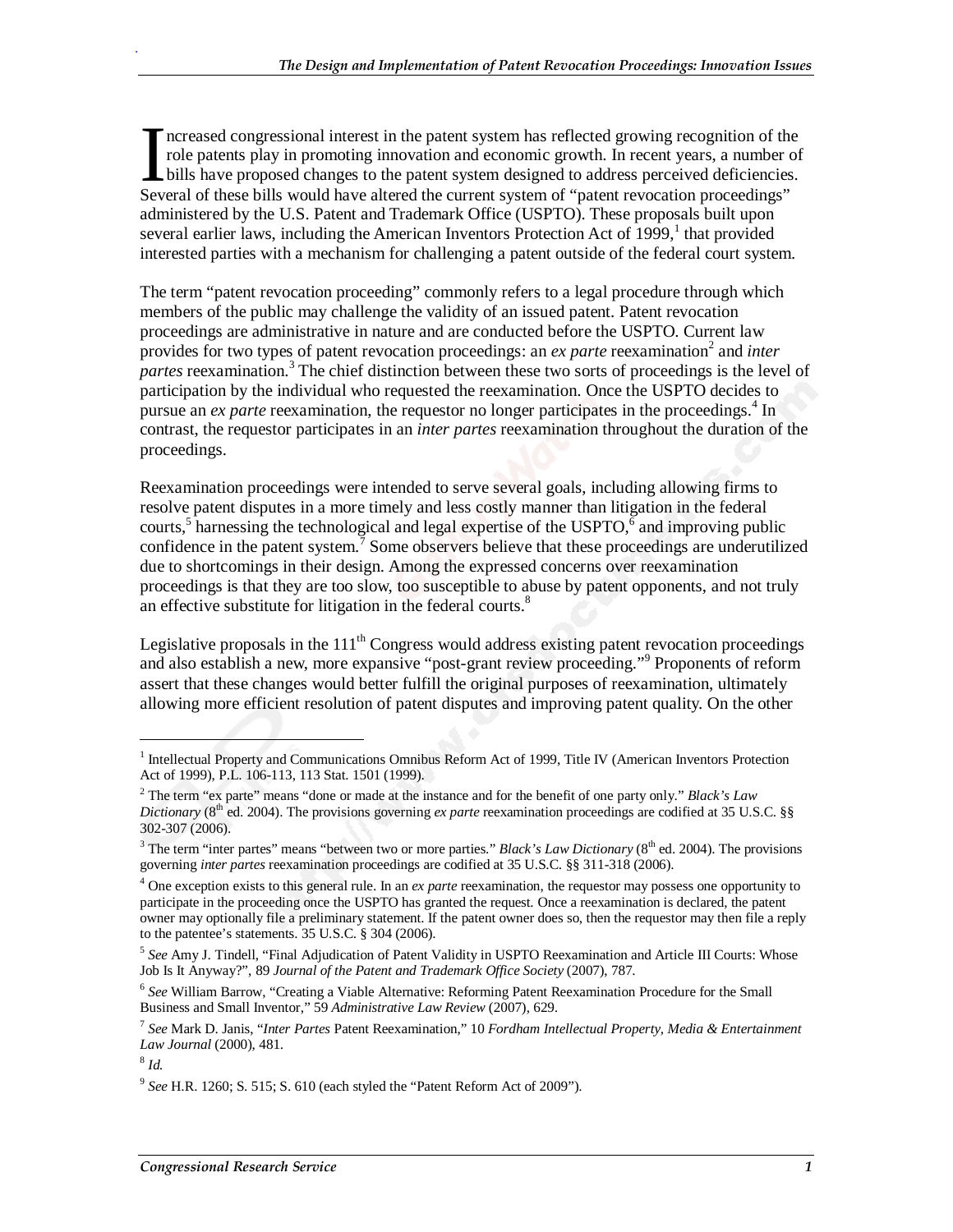hand, concerned observers note that patent revocation proceedings may hold disdavantages. In their view, these procedures may increase uncertainty about patent rights in the marketplace, be used strategically to harass patent proprietors, and strain USPTO administrative capabilities.<sup>10</sup> Proponents maintain that the design features of the different patent revocation proceedings endeavor to realize their potential advantages while minimizing their possible drawbacks.

This report introduces issues with respect to the design and implementation of patent revocation proceedings. It begins by providing an overview of the basic workings and policy aspirations of the patent system. The report then provides a more detailed review of *ex parte* and *inter partes*  reexamination proceedings currently administered by the USPTO. Next, the report reviews changes to patent revocation proceedings that were proposed in pending legislation. The report closes by identifying a number of congressional issues and options with respect to patent revocation proceedings.

## **Patents and Innovation Policy**

## **The Mechanics of the Patent System**

The U.S. Constitution grants Congress the power "To promote the Progress of Science and useful Arts, by securing for limited Times to ... Inventors the exclusive Right to their ... Discoveries...."<sup>11</sup> The Patent Act of 1952 allows inventors to request the grant of a patent by preparing and submitting an application to the USPTO.<sup>12</sup> USPTO officials known as examiners then determine whether the invention disclosed in the application merits the award of a patent.<sup>13</sup>

In deciding whether to approve a patent application, a USPTO examiner will consider whether the submitted application fully discloses and distinctly claims the invention.<sup>14</sup> In particular, the application must enable persons skilled in the art to make and use the invention without undue experimentation.<sup>15</sup> In addition, the application must disclose the "best mode," or preferred way, that the applicant knows to practice the invention.<sup>16</sup>

The examiner will also determine whether the invention itself fulfills certain substantive standards set by the patent statute. To be patentable, an invention must meet four primary requirements. First, the invention must fall within at least one category of patentable subject matter. An invention that qualifies as a "process, machine, manufacture, or composition of matter" is eligible for patenting.<sup>17</sup> Second, the invention must be useful, a requirement that is satisfied if the invention is operable and provides a tangible benefit.<sup>18</sup>

1

<sup>10</sup> *See* Mark D. Janis, "Rethinking Reexamination: Toward a Viable Administrative Revocation System for U.S. Patent Law," 11 *Harvard Journal of Law and Technology* (1997), 1.

 $11$  U.S. Constitution, Article I, Section 8, Clause 8.

 $12$  P.L. 82-593, 66 Stat. 792 (codified at Title 35 of the United States Code).

<sup>13 35</sup> U.S.C. § 131 (2006).

<sup>14 35</sup> U.S.C. § 112 (2006).

<sup>15</sup> *See* Invitrogen Corp. v. Clontech Labs., Inc., 429 F.3d 1052, 1070-71 (Fed. Cir. 2005).

<sup>&</sup>lt;sup>16</sup> See High Concrete Structures, Inc. v. New Enterprise Stone and Lime Co., 377 F.3d 1379, 1382 (Fed. Cir. 2004).

<sup>17 35</sup> U.S.C. § 101 (2006).

<sup>18</sup> *Id. See* In re Fischer, 421 F.3d 1365, 1371 (Fed. Cir. 2005).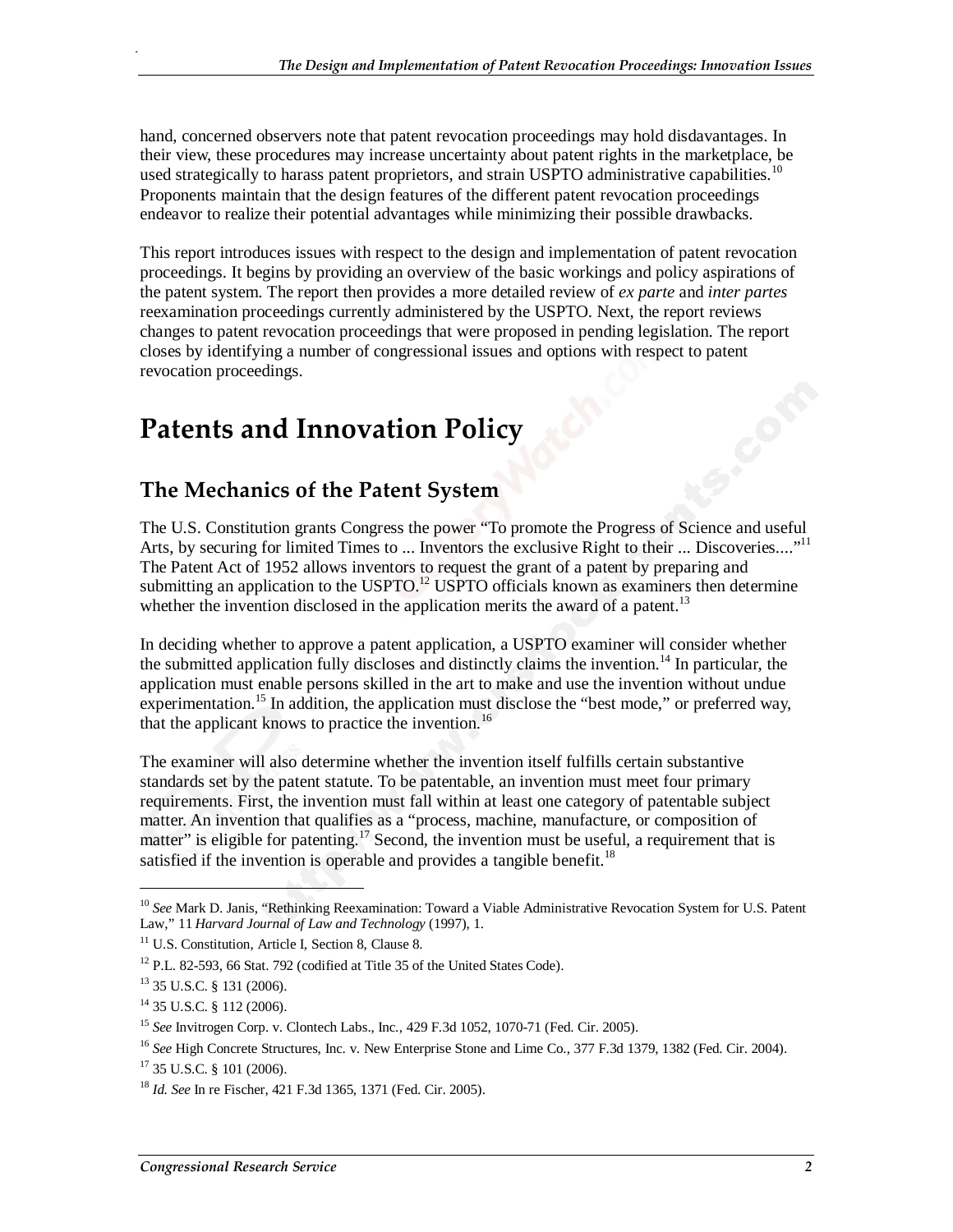Third, the invention must be new, or different, from subject matter disclosed by an earlier patent, publication, or other state-of-the-art knowledge.<sup>19</sup> Finally, an invention is not patentable if "the subject matter as a whole would have been obvious at the time the invention was made to a person having ordinary skill in the art to which said subject matter pertains."<sup>20</sup> This requirement of "nonobviousness" prevents the issuance of patents claiming subject matter that a skilled artisan would have been able to implement in view of the knowledge of the state of the art.<sup>21</sup>

If the USPTO allows the patent to issue, its owner obtains the right to exclude others from making, using, selling, offering to sell, or importing into the United States the patented invention.<sup>22</sup> Those who engage in those acts without the permission of the patentee during the term of the patent can be held liable for infringement. The maximum term of patent protection is ordinarily set at 20 years from the date the application is filed.<sup>23</sup> At the end of that period, others may employ that invention without regard to the expired patent.

Patent proprietors who wish to compel others to respect their rights must commence enforcement proceedings, which most commonly consist of litigation in the federal courts. Adjudicated infringers may be enjoined from further infringing acts.<sup>24</sup> The patent statute also provides for an award of damages "adequate to compensate for the infringement, but in no event less than a reasonable royalty for the use made of the invention by the infringer."<sup>25</sup>

Although issued patents are presumed to be valid, accused infringers may assert that a patent is invalid or unenforceable on a number of grounds.<sup>26</sup> If the court agrees that the patented invention would have been obvious in view of the state of the art, for example, then it will declare the patent invalid. Several empirical studies have attempted to track the percentage of litigated patents that the courts conclude the USPTO improvidently granted. One study conducted by John R. Allison, a member of the University of Texas business school faculty, and Mark A. Lemley, a member of the Stanford Law School faculty, concluded that courts hold 46% of patents litigated to a final judgment to be invalid.<sup>27</sup> Other studies have reported results broadly consistent with the Allison & Lemley research.<sup>28</sup>

**.** 

.

24 35 U.S.C. § 283 (2006). *See* eBay Inc. v. MercExchange L.L.C., 547 U.S. 388 (2006).

26 35 U.S.C. § 282 (2006).

27 John R. Allison & Mark A. Lemley, "Empirical Evidence on the Validity of Litigated Patents," 26 *American Intellectual Property Law Association Quarterly Journal* (1998), 185.

<sup>28</sup> *See* Rebecca S. Eisenberg, "Pharma's Nonobvious Problem," 12 *Lewis & Clark Law Review* (2008), 375 (discussing several empirical studies pertaining to patent invalidity rates).

<sup>&</sup>lt;sup>19</sup> 35 U.S.C. § 102 (2006).

<sup>20 35</sup> U.S.C. § 103(a) (2006).

<sup>21</sup> *See* KSR International Co. v. Teleflex Inc., 550 U.S. 398 (2007).

 $22$  35 U.S.C. § 271(a) (2006).

<sup>&</sup>lt;sup>23</sup> 35 U.S.C. § 154(a)(2) (2006). Although the patent term is based upon the filing date, the patentee obtains no enforceable legal rights until the USPTO allows the application to issue as a granted patent. A number of Patent Act provisions may modify the basic 20-year term for certain reasons, including examination delays at the USPTO and delays in obtaining marketing approval for the patented invention from other federal agencies.

 $25$  35 U.S.C. § 284 (2006).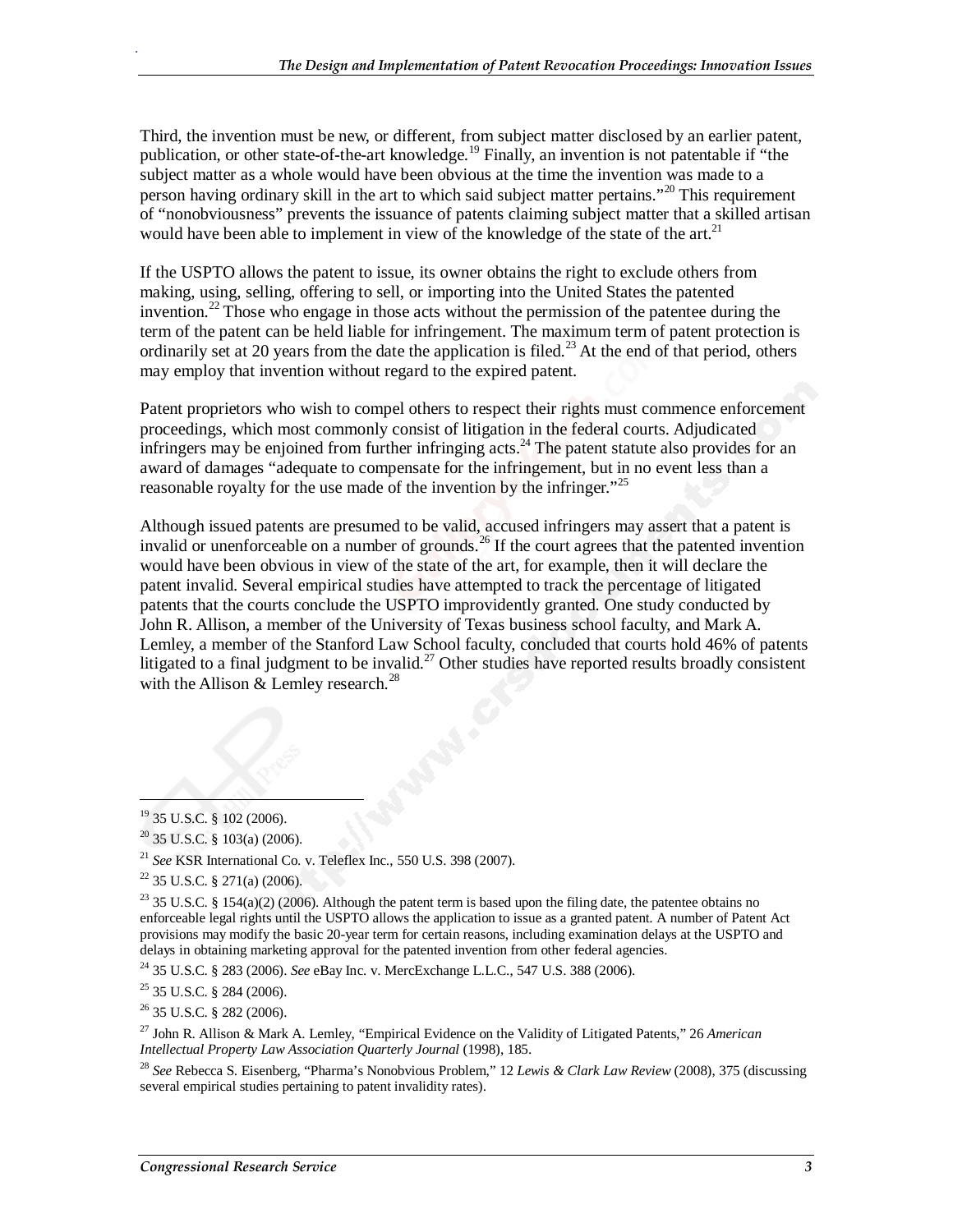The Court of Appeals for the Federal Circuit (Federal Circuit) possesses nationwide jurisdiction over most patent appeals from the district courts.<sup>29</sup> The Supreme Court enjoys discretionary authority to review cases decided by the Federal Circuit.<sup>30</sup>

## **Policy Goals**

.

The patent system is intended to promote innovation, which in turn leads to industry advancement and economic growth. The patent system in particular attempts to address "public goods problems" that may discourage individuals from innovating. Innovation commonly results in information that may be deemed a "public good," in that it is both non-rivalrous and nonexcludable. Stated differently, consumption of a public good by one individual does not limit the amount of the good available for use by others, and no one can be prevented from using that  $good.<sup>31</sup>$ 

The lack of excludability in particular is believed to result in an environment where too little innovation would occur. Absent a patent system, "free riders" could easily duplicate and exploit the inventions of others. Further, because they incurred no cost to develop and perfect the technology involved, copyists could undersell the original inventor. Aware that they would be unable to capitalize upon their inventions, individuals might be discouraged from innovating in the first instance. The patent system corrects this market failure problem by providing innovators with an exclusive interest in their inventions for a period of time, thereby allowing them to capture their marketplace value. $32$ 

The patent system potentially serves other goals as well. The patent law may promote the disclosure of new products and processes, as each issued patent must include a description sufficient to enable skilled artisans to practice the patented invention.<sup>33</sup> At the close of the patent's 20-year term,<sup>34</sup> others may employ the claimed invention without regard to the expired patent. In this manner the patent system ultimately contributes to the growth of information in the public domain.

Issued patents may encourage others to "invent around" the patentee's proprietary interest. A patent proprietor may point the way to new products, markets, economies of production, and even entire industries. Others can build upon the disclosure of a patent instrument to produce their own technologies that fall outside the exclusive rights associated with the patent.<sup>35</sup>

The patent system also has been identified as a facilitator of markets. If inventors lack patent rights, they may have scant assets to sell or license. In addition, an inventor might otherwise be unable to police the conduct of a contracting party. Any technology or know-how that has been

1

 $29$  28 U.S.C. § 1295(a)(1) (2006).

 $30$  28 U.S.C. § 1254(1) (2006).

<sup>31</sup> *See* Dotan Oliar, "Making Sense of the Intellectual Property Clause: Promotion of Progress as a Limitation on Congress's Intellectual Property Power," 94 *Georgetown Law Journal* (2006), 1771.

<sup>32</sup> *See* Dan L. Burk & Mark A. Lemley, "Is Patent Law Technology-Specific?," 17 *Berkeley Technology Law Journal* (2002), 1155.

<sup>33 35</sup> U.S.C. § 112 (2006).

<sup>34 35</sup> U.S.C. § 154 (2006).

<sup>35</sup> *See* Rebecca Eisenberg, "Patents and the Progress of Science: Exclusive Rights and Experimental Use," 56 *University of Chicago Law Review* (1989), 1017.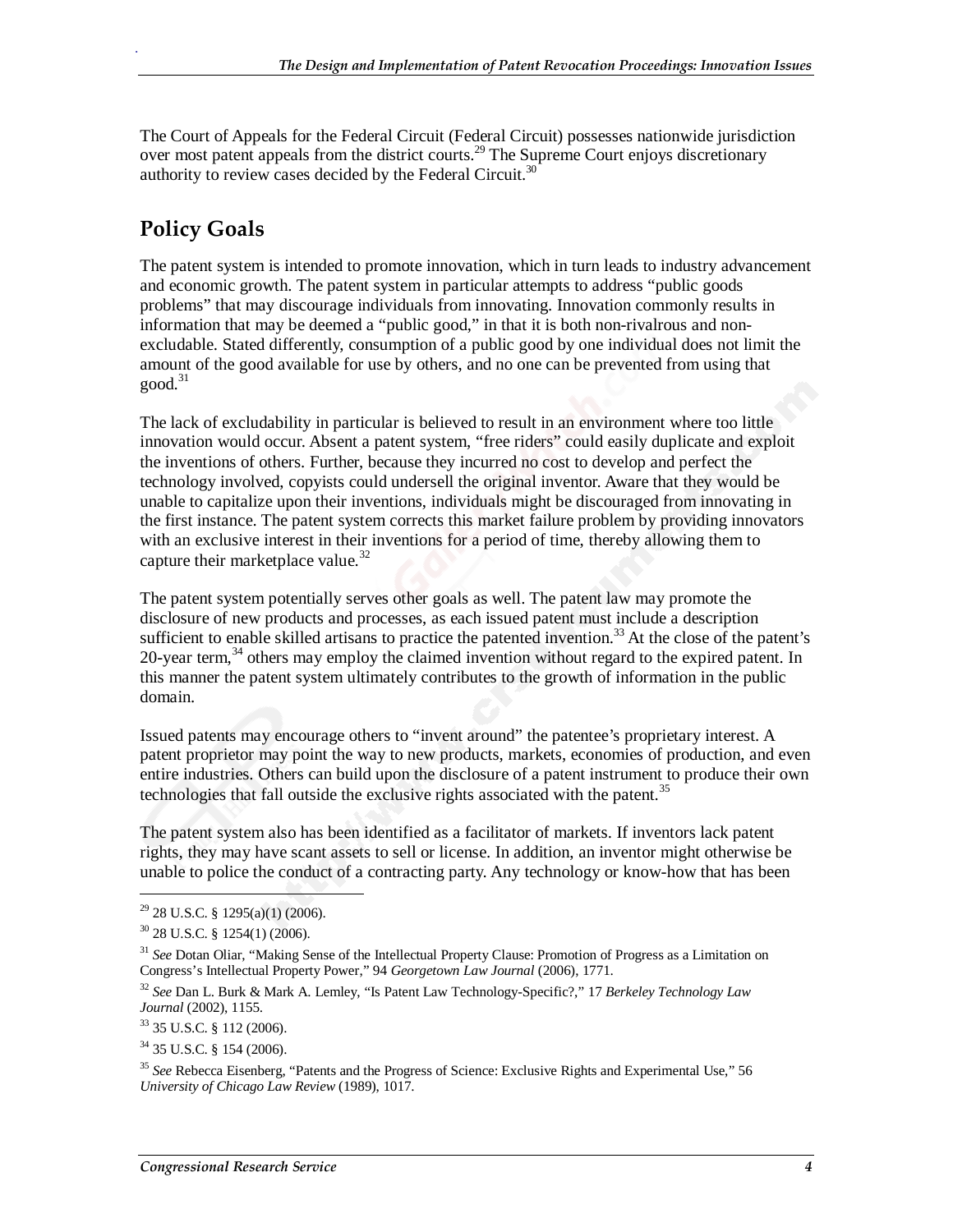disclosed to a prospective licensee might be appropriated without compensation to the inventor. The availability of patent protection decreases the ability of contracting parties to engage in opportunistic behavior. By lowering such transaction costs, the patent system may make transactions concerning information goods more feasible.<sup>36</sup>

Through these mechanisms, the patent system may act in a more socially desirable way than its chief legal alternative, trade secret protection. Trade secrecy guards against the improper appropriation of valuable, commercially useful, and secret information. In contrast to patenting, trade secret protection does not result in the disclosure of publicly available information. That is because an enterprise must take reasonable measures to keep secret the information for which trade secret protection is sought. Taking the steps necessary to maintain secrecy, such as implementing physical security measures, also imposes costs that may ultimately be unproductive for society.<sup>37</sup>

The patent system has long been subject to criticism, however. Some observers have asserted that the patent system is unnecessary due to market forces that already suffice to create an optimal level of innovation. The desire to obtain a lead time advantage over competitors may itself provide sufficient inducement to invent without the need for further incentives.<sup>38</sup> Other commentators believe that the patent system encourages industry concentration and presents a barrier to entry in some markets.<sup>39</sup>

Each of these arguments for and against the patent system has some measure of intuitive appeal. However, they remain difficult to analyze on an empirical level. We lack rigorous analytical methods for studying the impact of the patent system upon the economy as a whole. As a result, current economic and policy tools do not allow us to calibrate the patent system precisely in order to produce an optimal level of investment in innovation.

## **An Introduction to Patent Revocation Proceedings**

Once the USPTO formally issues a patent, the agency's involvement with that legal instrument ordinarily comes to a close.<sup>40</sup> However, the USPTO may be called upon to reconsider its initial decision to approve a patent application through several "post-grant proceedings" that apply to issued patents. Two of these proceedings, *ex parte* reexamination and *inter partes* reexamination, are revocation proceedings—that is to say, they are primarily used by individuals who wish to challenge the validity of an issued patent.

Both types of reexamination proceedings address a perceived shortcoming in the patent system. Absent such proceedings, interested individuals would be unable to challenge the validity of a patent unless they became involved in a "substantial controversy" with the patent's proprietor.<sup>41</sup>

1

<sup>36</sup> Robert P . Merges, "Intellectual Property and the Costs of Commercial Exchange: A Review Essay," 93 *Michigan Law Review* (1995), 1570.

<sup>37</sup> David D. Friedman *et al.*, "Some Economics of Trade Secret Law," 5 *Journal of Economic Perspectives* (1991), 61.

<sup>38</sup> *See* Frederic M. Sherer, *Industrial Market Structure and Economic Performance* (1970), 384-87.

<sup>&</sup>lt;sup>39</sup> See John R. Thomas, "Collusion and Collective Action in the Patent System: A Proposal for Patent Bounties," *University of Illinois Law Review* (2001), 305.

<sup>&</sup>lt;sup>40</sup> The USPTO does accept maintenance fees, which are due  $3\frac{1}{2}$ ,  $7\frac{1}{2}$ , and  $11\frac{1}{2}$  years after the grant of the patent. The patent will expire if the maintenance fee is not paid. *See* 35 U.S.C. § 41(b) (2006).

<sup>41</sup> *See* MedImmune, Inc. v. Genentech, Inc., 549 U.S. 118 (2007).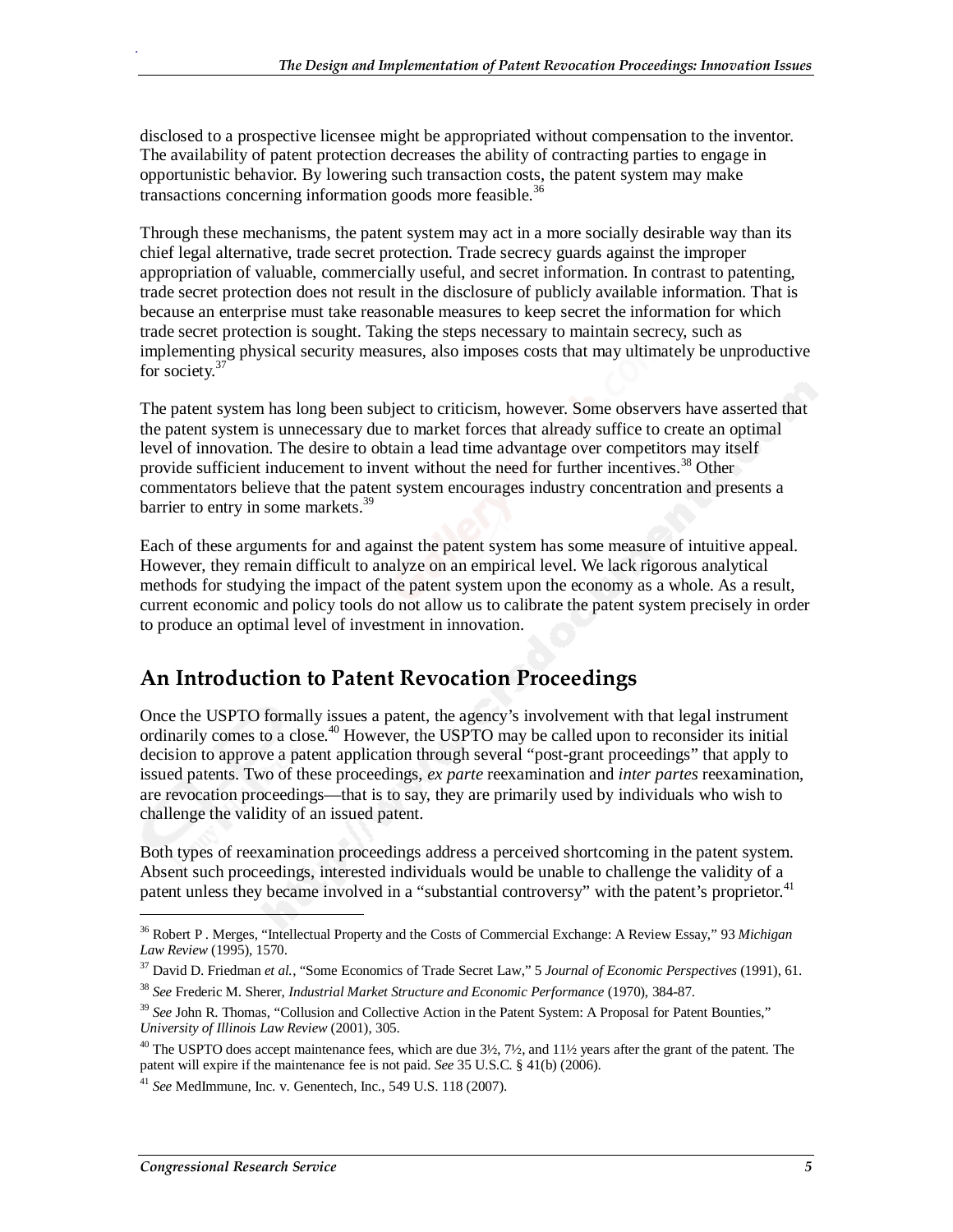This requirement that an immediate, concrete dispute between the patent owner and another individual arises because the Constitution vests the federal courts with jurisdiction only where a "case or controversy" exists.<sup>42</sup> A charge of patent infringement typically satisfies the "case or controversy" requirement.<sup>43</sup>

The "case or controversy" requirement significantly limits the ability of members of the public to challenge the USPTO's decision to grant a patent. Unless the patent proprietor becomes involved in an actual, continuing controversy with another person, that person cannot successfully request that a court determine whether the patent is valid or not. Reticent patent proprietors may therefore potentially create uncertainty in the marketplace. Manufacturers, researchers, investors, and others who question the validity of a patent, but possess no forum to address their concerns, may be unable to make informed decisions regarding the subject matter of that patent.<sup>44</sup>

Patent revocation proceedings address this perceived gap by allowing any interested person to challenge any U.S. patent at the USPTO. Because these proceedings are administrative in nature, the constitutional "case or controversy" requirement does not apply to them.<sup>45</sup> As a result, the USPTO may be called upon to review the validity of an issued patent at any time during its term.

### *Ex Parte* **Reexamination**

Congress introduced reexamination proceedings into the patent law in 1980.<sup>46</sup> The American Inventors Protection Act of 1999 renamed the traditional sort of reexamination as an "*ex parte* reexamination" and also provided for the possibility of an "*inter partes* reexamination."<sup>47</sup>

Under the *ex parte* reexamination regime, any individual, including the patentee, a licensee, and even the USPTO Director himself, may cite a patent or printed publication to the USPTO and request that a reexamination occur.<sup>48</sup> The reexamination request must be in writing and explain the relevance of the cited reference to every claim for which reexamination is requested. The request must also be accompanied by the appropriate fee, which as of January 1, 2010, was \$2,520. Although the USPTO does not maintain the identity of the requester in confidence, individuals desiring anonymity may authorize a patent agent or attorney to file the request in the agent's own name.

A USPTO examiner then must determine whether the patents or printed publications cited in the request raise "a substantial new question of patentability."<sup>49</sup> This standard is met when there is a significant likelihood that a reasonable examiner would consider the reference important in deciding whether the claim is patentable. If the USPTO determines that the cited reference does

1

<sup>42</sup> U.S. Const., Art. III, sec. 2, cl. 1.

<sup>43</sup> *See* Prasco, LLC v. Medicis Pharm. Corp., 537 F.3d 1329 (Fed. Cir. 2008).

<sup>44</sup> *See* Cat Tech LLC v. TubeMaster, Inc., 528 F.3d 871 (Fed. Cir. 2008).

<sup>45</sup> *See* Amy J. Tindell, "Final Adjudication of Patent Validity in PTO Reexamination and Article III Courts: Whose Job Is It Anyway?," 89 *Journal of the Patent and Trademark Office Society* (2007), 787.

<sup>46 35</sup> U.S.C. §§ 301, 302 (2006).

 $47$  P.L. 106-113.

<sup>48</sup> *See* 35 U.S.C. § 302 (2006).

 $49$  35 U.S.C. § 303(a) (2006).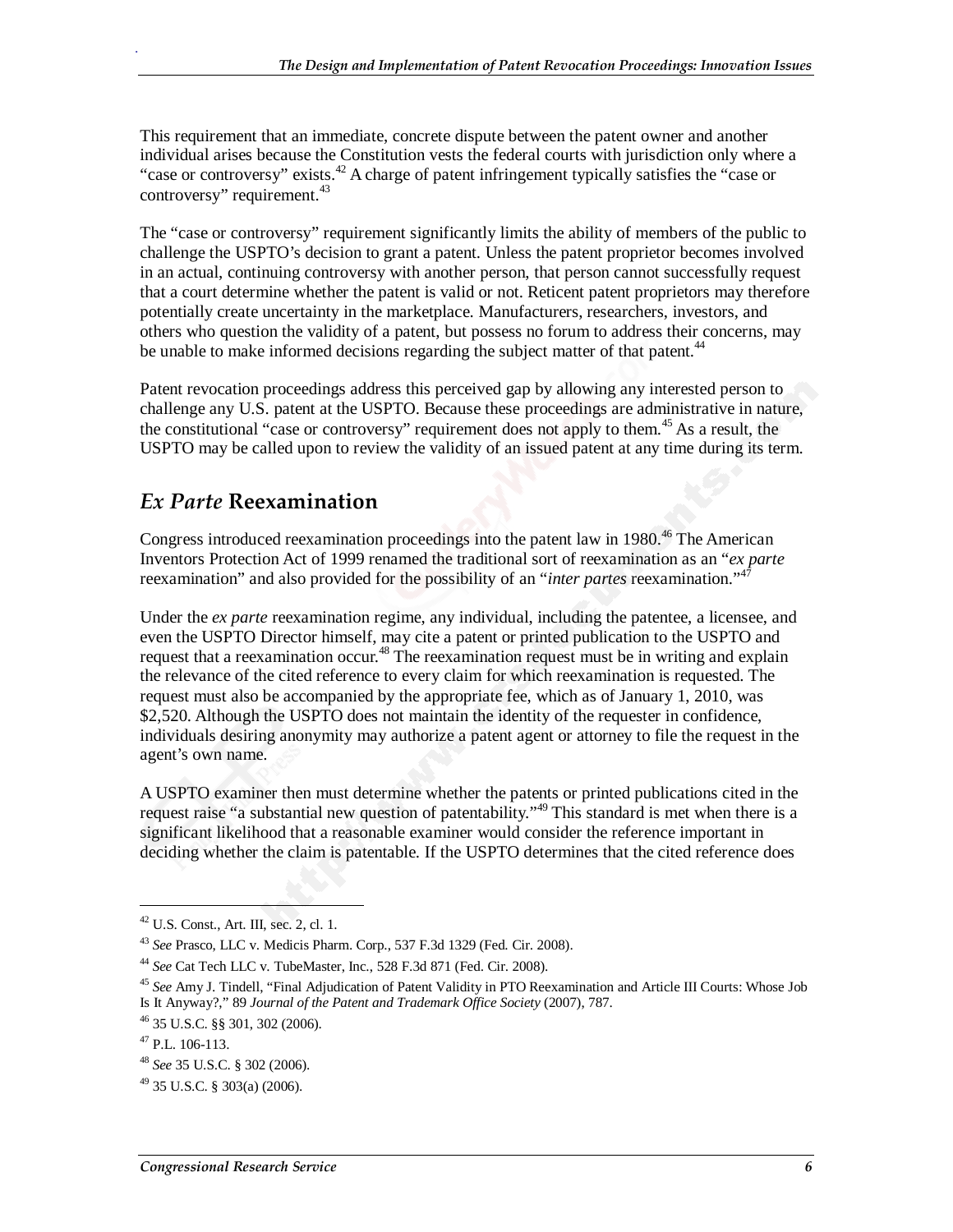not raise "a substantial new question of patentability," then it will refund a large portion of the requestor's fee. The USPTO's denial of a reexamination request may not be appealed.<sup>50</sup>

On the other hand, if the USPTO determines that the cited reference does present a substantial new patentability question, then it will issue an order for reexamination.<sup>51</sup> The patentee is then afforded the opportunity to file a preliminary statement for consideration in the reexamination. If the patentee does so, then the requestor may then file a reply to the patentee's statements.<sup>52</sup> As a practical matter, because most patentees do not wish to encourage further participation by the requestor, few preliminary statements are filed.<sup>53</sup>

Following this preliminary period, the USPTO will essentially reinitiate examination of the patent. Prosecution then continues following the usual rules for examination of applications.<sup>54</sup> However, several special rules apply to reexaminations. First, the USPTO conducts reexaminations with special dispatch.<sup>55</sup> Examiners must give priority to patents under reexamination, and will set aside their work on other patent applications in favor of the reexamination proceeding. To further ensure their timely resolution, patentees may not file a continuation application in connection with a reexamination.<sup>56</sup> Second, the patent owner may not update the patent with additional information not originally found within the patent during reexamination.<sup>57</sup>

If the reexamined claims are upheld in original or amended form, the USPTO will issue a reexamination certificate. Once this certificate has issued, the reexamined patent once more enjoys the statutory presumption of validity.<sup>58</sup> If the USPTO finds the claims to be unpatentable over the cited reference, then it will issue a certificate of cancellation.<sup>59</sup> Patentees adversely affected by a reexamination may appeal the USPTO's decisions to the Federal Circuit.<sup>60</sup>

Frequently, a defendant accused of infringement before a court files a reexamination request at the USPTO. If the USPTO accepts the request, the USPTO and a court will find themselves in the awkward situation of simultaneously considering the validity of the same patent. In *Ethicon, Inc. v. Quigg*, 61 the Federal Circuit concluded that because the Patent Act required reexaminations to be conducted with "special dispatch," the USPTO may not stay reexamination proceedings due to ongoing litigation. Whether a court will stay litigation in favor of the reexamination lies within the discretion of the judge. Such factors as the technical complexity of the invention, the overall

1

<sup>50 35</sup> U.S.C. § 303(c) (2006).

 $51$  35 U.S.C. § 304 (2006).

<sup>52</sup> *Id.*

<sup>53</sup> *See* Paul Morgan, "Reexamination vs. Litigation—Making Intelligent Decisions in Challenging Patent Validity," 86 *Journal of the Patent and Trademark Office Society* (2004), 441.

<sup>54 35</sup> U.S.C. § 305 (2006).

<sup>55</sup> *Id.*

<sup>56</sup> *Id.*

<sup>57</sup> *Id.*

<sup>58 35</sup> U.S.C. § 307(a) (2006).

<sup>59</sup> *Id.*

<sup>60</sup> *See* 35 U.S.C. § 306 (2006).

<sup>61 849</sup> F.2d 1422 (Fed. Cir. 1988).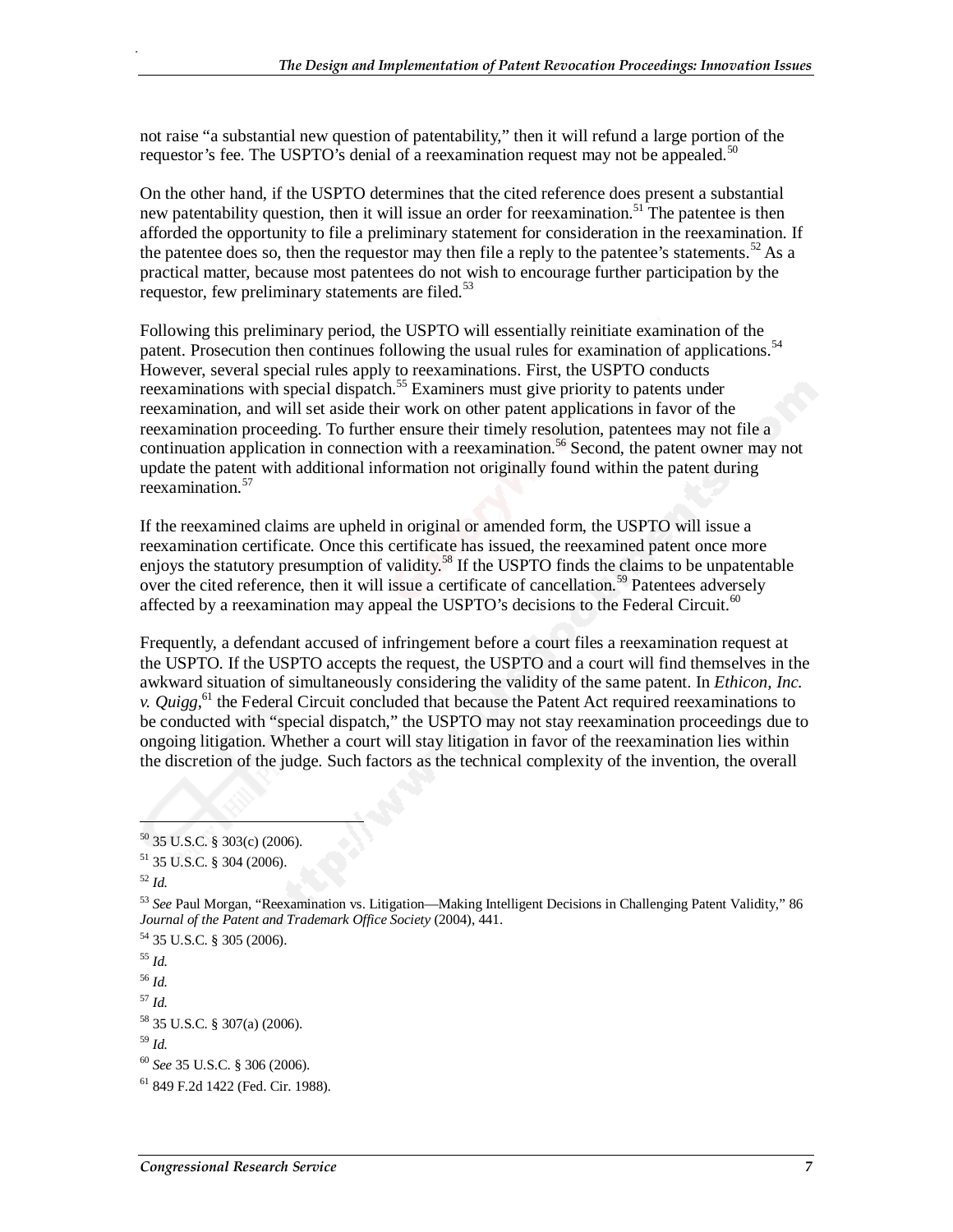workload of the court, and whether the reexamination request was filed early or late in the litigation typically influence this determination. $62$ 

Congress recognized that third parties may have made commercial decisions based upon the precise wording of the claims of an issued patent. If that patent is reexamined and survives with different claims, this reliance interest could be frustrated. In order to protect individuals who may have relied upon the scope of the claims of the original patent, the Patent Act allows for so-called intervening rights.<sup>63</sup> Intervening rights allow third parties to sell off existing inventory free of the patent right. In addition, courts may allow continued practice of an invention claimed in a reexamined patent to the extent they deem equitable "for the protection of investments made or business commenced" before the grant of the reexamination certificate.<sup>64</sup>

### *Inter Partes* **Reexamination**

As the title "*ex parte* reexamination" suggests, the role of the reexamination requestor is very limited in these proceedings. Only the patentee may participate in the dialogue with the examiner, and only the patentee may appeal the matter to the courts if the USPTO reaches an unsatisfactory conclusion. Some potential patent challengers did not believe the limited role provided for them offered a viable alternative to validity challenges in court.65 As a result, some observers believed that the ability of *ex parte* reexamination to provide an expert forum as a faster, less expensive alternative to litigation of patent validity was compromised. In particular, far fewer *ex parte* reexaminations were requested than some observers had originally anticipated.<sup>66</sup>

The Optional Inter Partes Reexamination Procedure Act of 1999 responded to these concerns by providing patent challengers with an additional option.<sup>67</sup> They may employ the traditional reexamination system, which was renamed an *ex parte* reexamination. Or, they may opt for a considerable degree of participation in a new procedure known as *inter partes* reexamination.<sup>68</sup> Under this legislation, third party requesters may choose to submit written comments to accompany patentee responses to the USPTO.<sup>69</sup> The requester also may appeal USPTO determinations that a reexamined patent is not invalid to the courts.<sup>70</sup> The filing fee for *inter partes* reexaminations is \$8,800 as of January 1, 2010.

Congress was concerned that competitors of the patent proprietor might attempt to litigate a patent validity issue in the courts following an unsuccessful *inter partes* reexamination at the

1

<sup>62</sup> *See* Soverain Software LLC v. Amazon.com, Inc., 356 F.Supp.2d 660 (E.D. Tex. 2005).

 $63$  35 U.S.C.  $8$  252 (2006).

<sup>64</sup> *Id.*

<sup>65</sup> *See* J. Steven Baughman, "Reexamining Reexaminations: A Fresh Look at the *Ex Parte* and *Inter Partes* Mechanisms for Reviewing Issued Patents," 89 *Journal of the Patent and Trademark Office Society* (2007), 349.

<sup>&</sup>lt;sup>66</sup> Katherine M. Zandy, "Too Much, Too Little, or Just Right? A Goldilocks Approach to Patent Reexamination Reform," 61 *New York University Annual Survey of American Law* (2006), 865.

 $67$  Enacted in the 106<sup>th</sup> Congress, this legislation formed Subtitle F of the American Inventors Protection Act of 1999, which in turn was Title IV of the Intellectual Property and Communications Omnibus Reform Act of 1999, P.L. 106- 113, 113 Stat. 1501 (1999).

<sup>68</sup> *See generally* Tun-Jen Chiang, "The Advantages of *Inter Partes* Reexamination," 90 *Journal of the Patent and Trademark Office Society* (2008), 579. 69 35 U.S.C. § 314 (2006).

 $70$  35 U.S.C. § 315 (2006).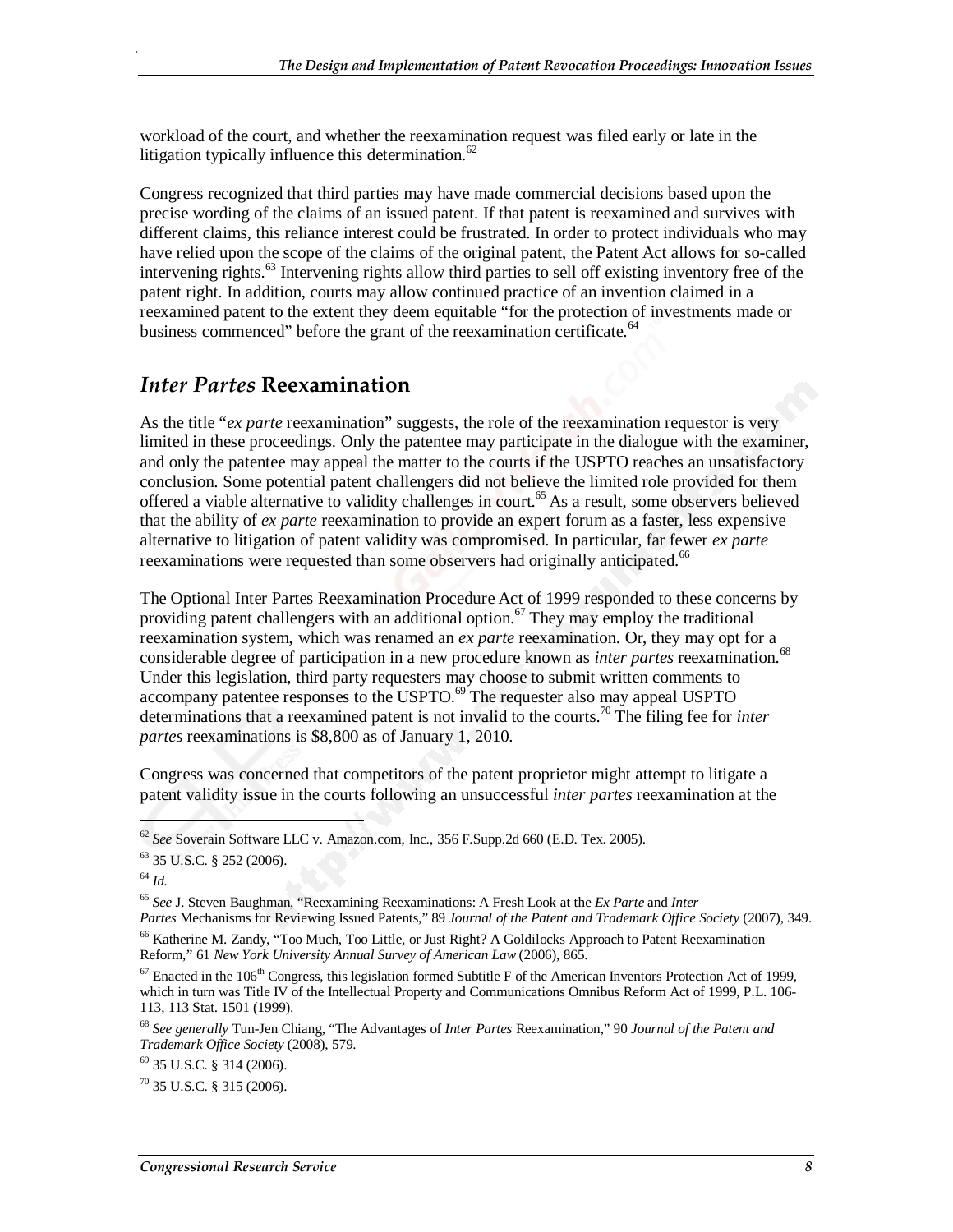USPTO, or the reverse, requesting *inter partes* reexamination based upon the same validity issue they had unsuccessfully raised in court.<sup>71</sup> The potential need for repetitive defensive efforts was deemed to be abusive to patent proprietors. As a result, the *inter partes* reexamination statute provides that third party participants may not raise issues that they raised or could have raised during the *inter partes* reexamination during subsequent litigation.<sup>72</sup> Similarly, an individual who loses a validity challenge in federal court may not later initiate an *inter partes* reexamination proceeding on any grounds it raised or could have raised in federal court.<sup>73</sup> These provisions are termed "estoppel" provisions because they stop, or bar, individuals from making repetitive arguments in later proceedings.

### **The Current State of Post-Grant Review**

The USPTO regularly releases to the public current data concerning both sorts of reexamination proceedings. This data supplies considerable information concerning the practical workings of these proceedings. With respect to *ex parte* reexamination, a total of 10,066 requests had been filed from the July 1, 1981, conception date of these proceedings through June 30, 2009. Approximately 36% of these requests were filed by the patent owner,  $^{74}$  2% by the USPTO Director, with the remaining 62% filed by third parties. The USPTO granted 9,675, or approximately 92%, of these requests. *Ex parte* reexamination proceedings had an average pendency of 25.1 months and a median pendency of 19.5 months. *Ex parte* reexamination proceedings resulted in a certificate cancelling all the claims 11% of the time, a certificate confirming all the claims 25% of the time, and a certificate amending at least one claim 64% of the time. $^{75}$ 

A total of 671 *inter partes* reexamination requests had been filed from the November 29, 1999, conception date of the proceedings through June 30, 2009.<sup>76</sup> The USPTO granted 583, or approximately 95%, of these requests. *Inter partes* reexamination proceedings had an average pendency of 36.1 months and a median pendency of 33.0 months. *Inter partes* reexamination proceedings resulted in a certificate cancelling all the claims 60% of the time, a certificate confirming all the claims 5% of the time, and a certificate amending at least one claim 35% of the time. $77$ 

In combination with commentary from members of the patent community, this data supports a number of observations. First, the number of both types of reexamination requests is fewer than

<sup>73</sup> *Id.*

 $\overline{\phantom{a}}$ 

.

<sup>77</sup> *Id.*

<sup>71</sup> Janis, *supra* note 8, at 481.

 $72$  35 U.S.C. § 315(c) (2006).

 $74$  The notion that a rights holder would wish to oppose its own patent may at first seem anomalous. However, a patent proprietor may request a reexamination against its own patent so that it may amend the patent's claims. Amended claims may be more likely to withstand validity challenges by third parties, present a stronger case for infringement against a competitor's products or processes, or provide other advantages. *See* Jeffrey G. Sheldon, "Strengthening and Weakening the Patent Through Reexamination and Reissue," 492 *Practising Law Institute/PAT* (Sept. 25, 2007), 119.

<sup>75</sup> USPTO, *Ex Parte* Reexamination Filing Data—June 30, 2009 (available at http://www.fr.com/news/ articledetail.cfm?articleid=771).

<sup>76</sup> USPTO, *Inter Partes* Reexamination Filing Data—June 30, 2009 (available at http://www.fr.com/news/ articledetail.cfm?articleid=772).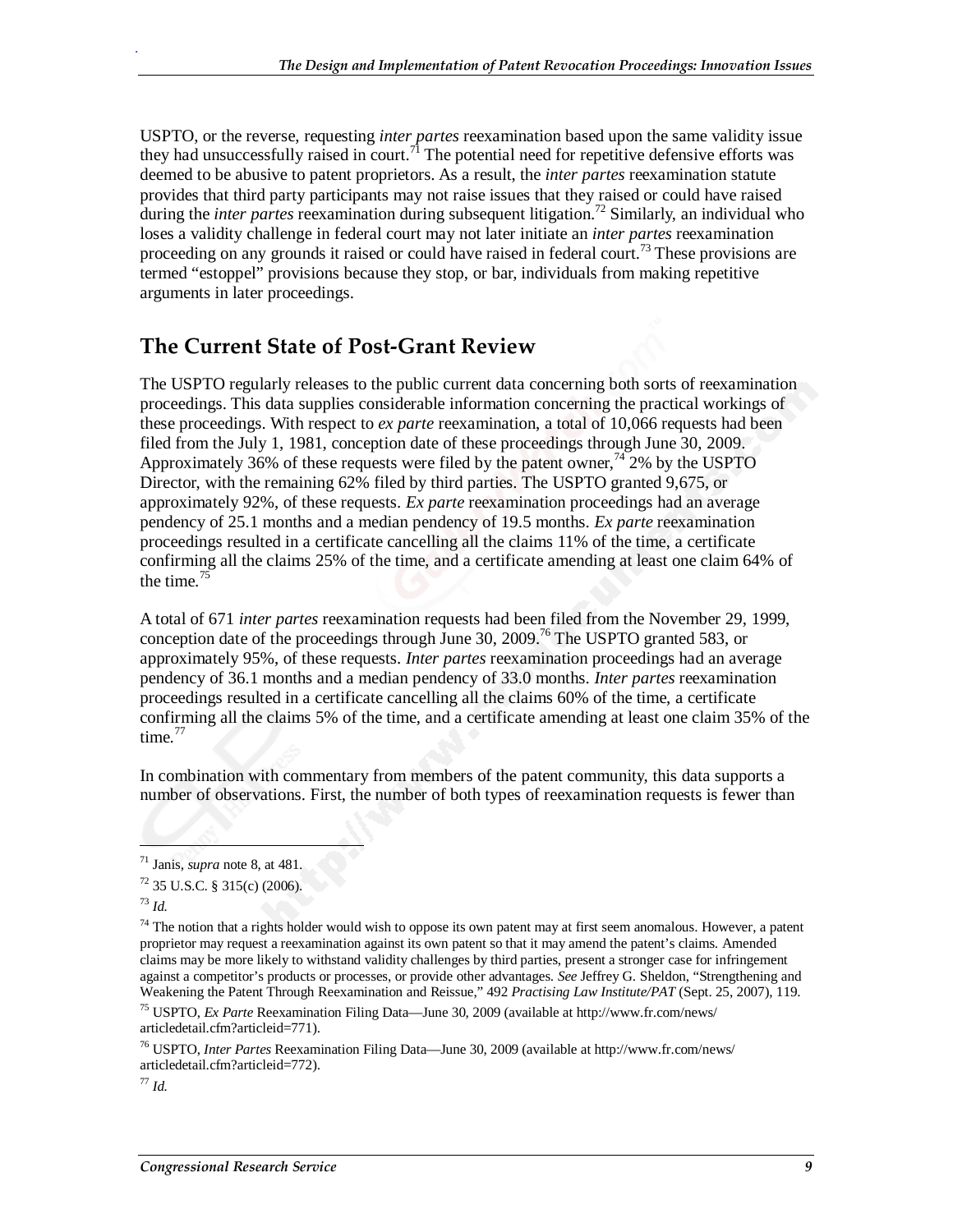some observers had anticipated.<sup>78</sup> Although some commentators expected that thousands of reexamination requests would be filed each year, the actual number has been considerably less.<sup>79</sup> Both forms of reexamination appear to be growing in popularity in recent years, however.<sup>80</sup> In 2007, for example, 643 *ex parte* reexamination requests were filed, as compared to 375 in 1997 and 240 in 1987. The small but growing number of *inter partes* reexamination requests may in part be explained because this proceeding is only available to challenge patents that issued from applications filed after November 29, 1999.<sup>81</sup> As a result, no *inter partes* reexamination requests were filed at all in 1999, and only one such request was made in 2001. In 2007, 126 *inter partes* requests were filed, and 128 requests were filed between January 1, 2008, and June 30, 2008.<sup>82</sup>

Second, *ex parte* reexamination requests result in the cancellation of all of a patent's claims only 11% of the time. This data supports the view of some observers that *ex parte* reexamination requests favor the patent proprietor in practice.<sup>83</sup> One explanation for this perceived tendency is that *ex parte* reexamination proceedings are seen as restrictive in nature, with limited grounds for challenging a patent and minimal participation by the patent challenger.<sup>84</sup> On the other hand,  $64\%$ of reexamination certificates result in amendments to the claims of the challenged patents. These amendments may narrow the scope of patent protection in such a way to allow competitors more readily to design around the patent, thereby providing a satisfactory result to the reexamination requestor. Indeed, another way to perceive these statistics is that 75% of the time, the USPTO finds the patent subject to *ex parte* reexamination at least partially invalid.<sup>85</sup> These critiques also do not apply to *inter partes* reexamination proceedings, where all the claims of the patent are cancelled 60% of the time.

Third, both sorts of reexamination requests take over two years on average to complete. The length of this proceeding is explained in part by the demands of the workload of the USPTO and complexity of some of the technologies involved. Some commentators believe that these proceedings take too much time to complete. During the pendency of the reexamination, litigation or licensing of the patent may prove difficult due to the pending USPTO decision.<sup>86</sup>

Other concerns have arisen with respect to reexamination. The estoppel provisions associated with *inter partes* reexaminations are among those that have attracted criticism.<sup>87</sup> The *inter* 

<u>.</u>

<sup>78</sup> *See* William Barrow, "Creating a Viable Alternative: Reforming Patent Reexamination Procedure for the Small Business and Small Inventor," 59 *Administrative Law Review* (2007), 629.

<sup>79</sup> *See* Shannon M. Casey, "The Patent Reexamination Reform Act of 1994: A New Era of Third Party Participation," 2 *Journal of Intellectual Property Law* (1995), 559.

<sup>80</sup> *See* James W. Hill & M. Todd Hales, "Patent Reexamination After *KSR*," 50 *Orange County Lawyer* (Aug. 2008), 30.

<sup>81</sup> *See* Betsy Johnson, "Plugging the Holes in the *Ex parte* Reexamination Statute: Preventing a Second Bite at the Apple for a Patent Infringer," 55 *Catholic University Law Review* (2005), 305.

<sup>82</sup> USPTO, "*Inter Partes* Reexamination Filing Data—June 30, 2007" (available at http://www.fr.com/news/ articledetail.cfm?articleid=772).

<sup>83</sup> *See* Roger Shang & Yar Chaikovsky, "*Inter Partes* Reexamination of Patents: An Empirical Evaluation," 15 *Texas Intellectual Property Law Journal* (2006), 1.

<sup>84</sup> *See* Kristen Jakobsen Osenga, "Rethinking Reexamination Reform: Is It Time for Corrective Surgery, or Is It Time to Amputate?," 14 *Fordham Intellectual Property, Media & Entertainment Law Journal* (2003), 217.

<sup>85</sup> Johnson, *supra*, at 305.

<sup>86</sup> *Id.* at 330.

<sup>87</sup> *See* David L. Steward, "*Inter Partes* Reexam—On Steroids," 85 *Journal of the Patent and Trademark Office Society* (2003), 656.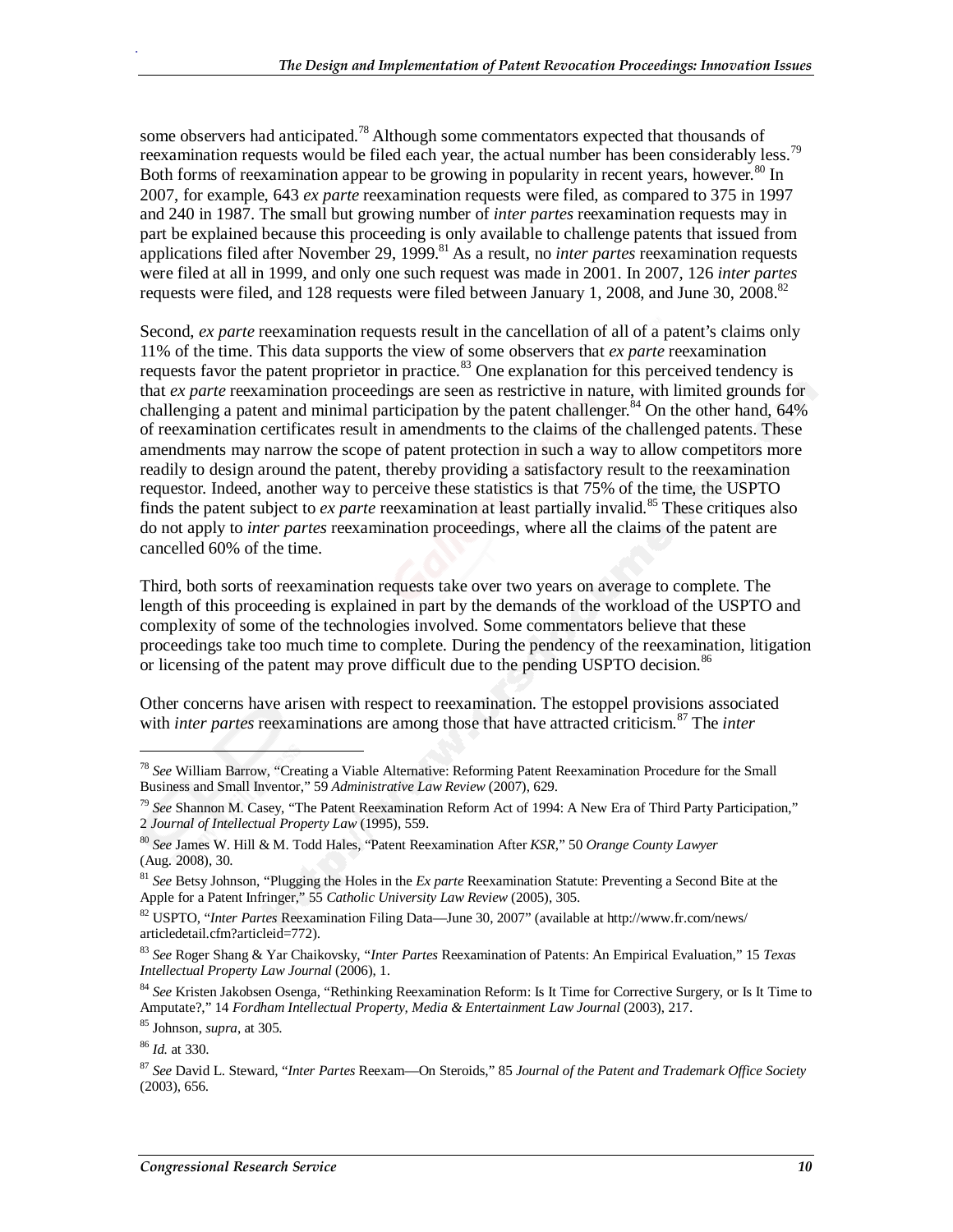*partes* reexamination statute provides that third party participants may not raise during subsequent litigation issues that they raised or could have raised during the *inter partes* reexamination.<sup>88</sup> Similarly, an individual who loses a validity challenge in federal court may not later provoke an *inter partes* reexamination proceeding on any grounds it raised or could have raised in federal court.<sup>89</sup> Some experts believe that these provisions weigh too heavily against patent challengers and therefore discourage use of *inter partes* reexaminations.<sup>90</sup> However, other commentators observe that an infringer who fails to convince a court that the asserted patent is invalid stands in the same position as the party that loses in an *inter partes* reexamination—in either setting, the law provides a single opportunity to argue that the patent was invalid.<sup>91</sup> Further, Congress intended that these provisions would limit possibilities for harassing patent owners through repetitive litigation and reexaminations proceedings.  $92$ 

Other observers have criticized a tactic sometimes employed once a court concludes that an individual infringes a patent. The adjudicated infringer may employ reexamination proceedings in an effort to convince the USPTO to invalidate a patent that a court had previously upheld. Some observers believe that it is inappropriate for the USPTO to strike down a patent that a court had recently confirmed.<sup>93</sup> These tactics may also raise concerns over separation of powers between the executive and judicial branches.<sup>94</sup> On the other hand, differences between judicial and USPTO proceedings may contribute to divergent outcomes between these fora. For example, although patents enjoy a presumption of validity in the courts,<sup>95</sup> they are not entitled to this presumption during reexamination proceedings.<sup>96</sup>

In sum, divergent views exist with respect to *ex parte* and *inter partes* reexamination proceedings. Although individual commentators vary in their assessments of the effectiveness and fairness of these patent revocation proceedings, persistent discussion has occurred within the patent community concerning their potential modification. In addition, many observers have proposed the creation of additional mechanisms for allowing members of the public to challenge the USPTO's patentability determination without subjecting patent proprietors to harassment.<sup>97</sup> As this report next discusses, some features of these proposals have become the subject of congressional legislative proposals.

88 35 U.S.C. § 315(c) (2006).

<sup>89</sup> *Id.*

<u>.</u>

.

<sup>94</sup> Tindell, *supra*.<br><sup>95</sup> 35 U.S.C. § 282 (2006).

<sup>96</sup> *See In re* Swanson, 540 F.3d 1368, 1377 (Fed. Cir. 2008).

<sup>90</sup> *See* Joseph D. Cohen, "What's Really Happening in *Inter Partes* Reexamination," 87 *Journal of the Patent and Trademark Office Society* (2005), 207; Susan Perng Pan, "Considerations for Modifying *Inter-Partes* Reexam and Implementing Other Post-Grant Review," 45 *IDEA: The Journal of Law and Technology* (2004), 1.

<sup>91</sup> Chiang, *supra*, at 580.

<sup>&</sup>lt;sup>92</sup> Qin Shi, "Reexamination, Opposition, or Litigation? Legislative Efforts to Create a Post-Grant Patent Quality Control System," 31 *American Intellectual Property Law Association Quarterly Journal* (2003), 433.

<sup>93</sup> *See* Tremesha S. Willis, "Patent Reexamination Post Litigation: It's Time to Set the Rules Straight," 12 *Journal of Intellectual Property Law* (Spring 2005), 597.

<sup>97</sup> *See, e.g.,* Eric Williams, "Remembering the Public's Interest in the Patent System—A Post-Grant Opposition Designed to Benefit the Public," 2006 *Boston College Intellectual Property and Technology Forum* (Nov. 7, 2006), 110702.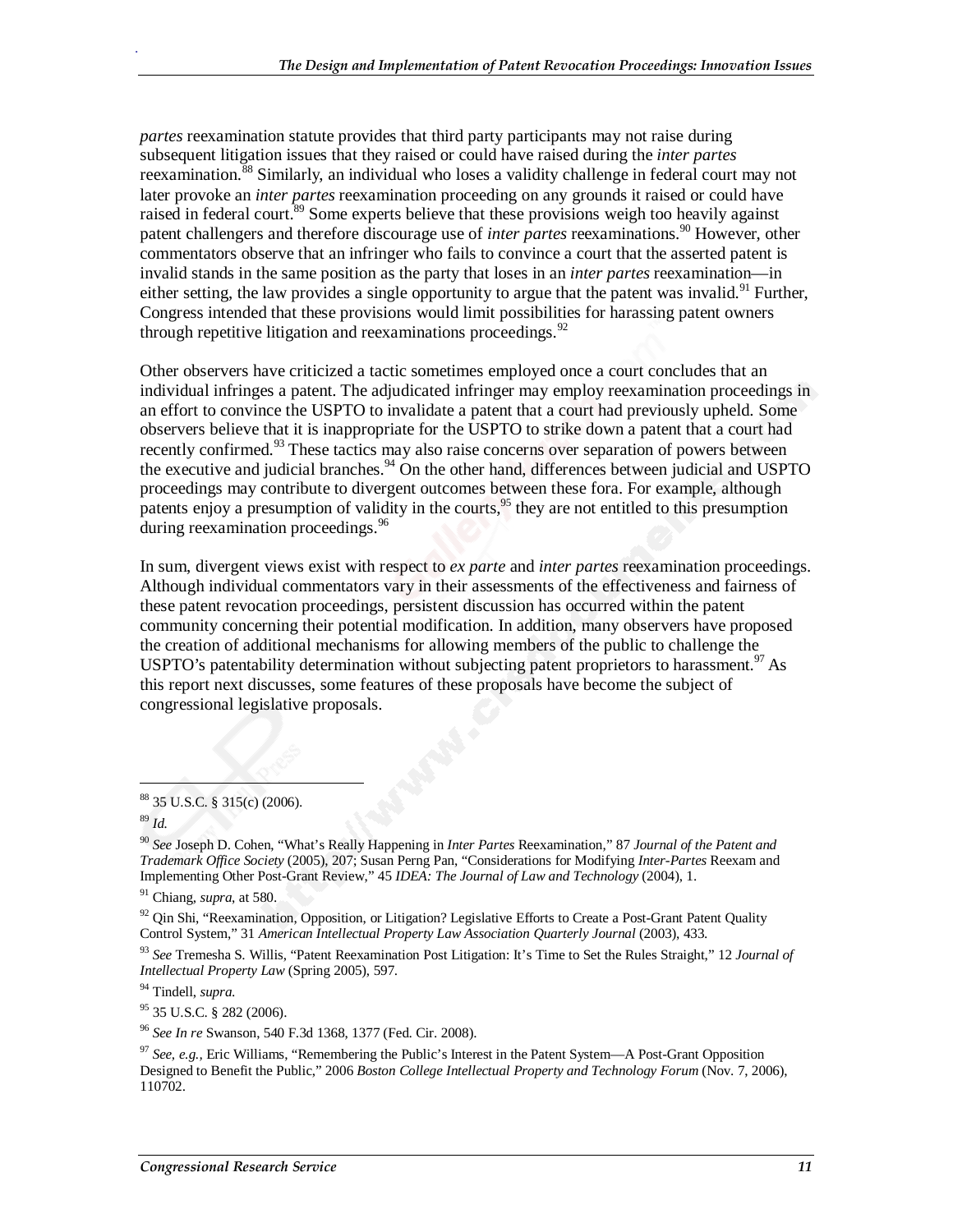## **Proposals for Reform in the 111th Congress**

.

Legislative interest in improving upon current patent revocation proceedings in part motivated the introduction of three bills in the  $111<sup>th</sup>$  Congress. These bills were H.R. 1260 (introduced by Congressman Conyers on March 3, 2009), S. 515 (introduced by Senator Leahy on March 3, 2009, and reported by Senator Leahy with amendments on April 2, 2009), and S. 610 (introduced by Senator Kyl on March 17, 2009). Each of these bills was styled as the "Patent Reform Act of 2009."

With respect to existing patent revocation proceedings, S. 610 would entirely eliminate *inter partes* reeexamination. In contrast, H.R. 1260 and S. 515 would retain these proceedings. Each of the three bills would retain *ex parte* reexamination proceedings.

Each of the bills would also introduce a new administrative procedure termed a "post-grant review proceeding" or "post-grant review procedures." The post-grant proceeding proposed by the three bills shares certain common features. First, the maximum length of the proceeding was set to one year, with an extension by six months possible for good cause shown. Second, each post-grant proceeding would be administered by a newly established "Patent Trial and Appeal Board." Third, any participant dissatisfied with the outcome would be able to bring an appeal to the Federal Circuit. Finally, with the exception of confidential material that has been sealed by the USPTO, the file of this procedure would be made available to the public. The following table identifies selected features with respect to each of these bills.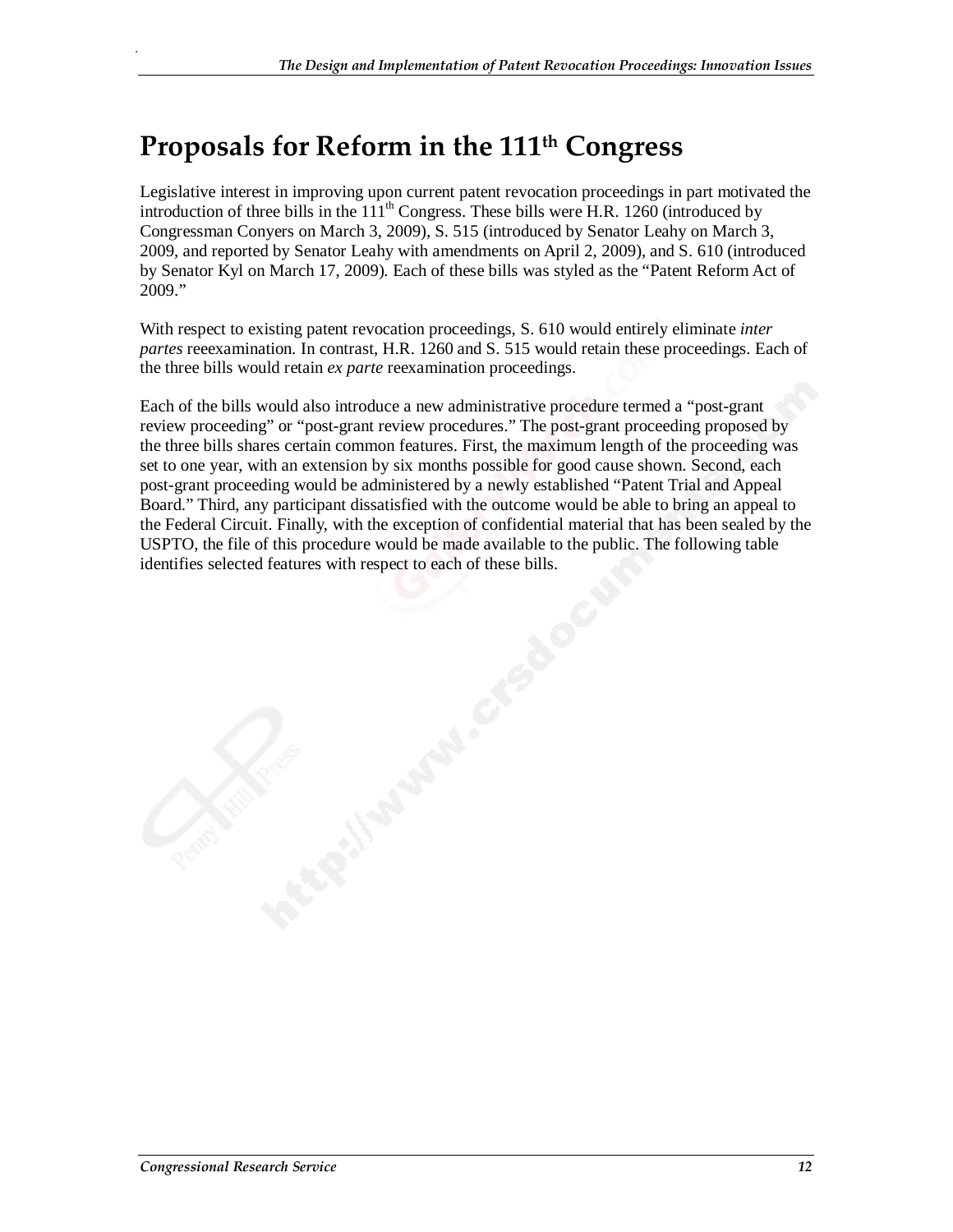|                                                                                                                                                           |                                                                                                                                                                           | Table 1. Selected Features of Proposed Patent Revocation Proceedings                                                                                                      |                                                                                                                                                                                                                                                           |
|-----------------------------------------------------------------------------------------------------------------------------------------------------------|---------------------------------------------------------------------------------------------------------------------------------------------------------------------------|---------------------------------------------------------------------------------------------------------------------------------------------------------------------------|-----------------------------------------------------------------------------------------------------------------------------------------------------------------------------------------------------------------------------------------------------------|
| <b>Selected Issues</b>                                                                                                                                    | H.R. 1260                                                                                                                                                                 | S. 515                                                                                                                                                                    | S.610                                                                                                                                                                                                                                                     |
| Individuals who may<br>request the USPTO to<br>conduct the post-grant<br>proceeding.                                                                      | A "person who is not the patent<br>owner."                                                                                                                                | A "person who is not the patent<br>owner."                                                                                                                                | A "person who has a substantial economic interest adverse to<br>the patent."                                                                                                                                                                              |
| The time period during<br>which an individual may<br>request that the USPTO<br>conduct the post-grant<br>proceeding.                                      | 12 months after the patent issues; or<br>any time if the patent owner<br>consents in writing.                                                                             | 12 months after the patent issues; or<br>any time if the patent owner<br>consents in writing.                                                                             | 9 months after the patent issues (termed a "first-period<br>proceeding") or any time, so long as a first-period proceeding is<br>not pending (termed a "second-period proceeding").                                                                       |
| The range of patent<br>validity issues that the<br>USPTO may consider<br>during the post-grant<br>proceeding.                                             | Any relevant validity issue except for<br>best mode.                                                                                                                      | Any relevant validity issue except for<br>best mode.                                                                                                                      | In a first-period proceeding, any relevant validity issue. In a<br>second-period proceeding, validity issues are limited to novelty<br>and nonobviousness based upon patents and printed publications.                                                    |
| The required showing in<br>order for the USPTO to<br>grant a request to conduct<br>a post-grant proceeding.                                               | The petition must establish a<br>substantial question of patentability<br>for at least one claim in the patent.                                                           | The petition must establish a<br>substantial question of patentability<br>for at least one claim in the patent.                                                           | The petition must present information that, if not rebutted,<br>would provide a sufficient basis to conclude that at least one<br>claim is invalid.                                                                                                       |
| The ability of the patent<br>owner to amend the<br>patent's claims during the<br>post-grant proceeding.                                                   | One amendment may be filed as a<br>matter of right, with additional<br>amendments permitted only for good<br>cause shown. The scope of the claims<br>may not be enlarged. | One amendment may be filed as a<br>matter of right, with additional<br>amendments permitted only for good<br>cause shown. The scope of the claims<br>may not be enlarged. | One amendment may be filed as a matter of right, with additional<br>amendments permitted only for good cause shown or upon the<br>joint request of the parties in order materially to advance<br>settlement. The scope of the claims may not be enlarged. |
| The presumption of<br>validity enjoyed by the<br>patent subject to the post-<br>grant proceeding.                                                         | The patent is not presumed to be<br>valid. The petitioner shall have the<br>burden of proving invalidity by a<br>preponderance of the evidence.                           | The patent is not presumed to be<br>valid. The petitioner shall have the<br>burden of proving invalidity by a<br>preponderance of the evidence.                           | The patent is presumed to be valid. The petitioner shall have the<br>burden of proving invalidity by a preponderance of the evidence<br>in a first-period proceeding and by clear and convincing evidence<br>in a second-period proceeding.               |
| The ability of the individual<br>requesting the post-grant<br>proceeding to raise validity<br>issues with respect to that<br>patent in later proceedings. | The requestor is prevented from<br>raising validity issues in later<br>proceedings based on an issue raised<br>in the post-grant proceeding.                              | The requestor is prevented from<br>raising validity issues in later<br>proceedings based on an issue raised<br>in the post-grant proceeding.                              | The requestor is prevented from raising validity issues in later<br>proceedings based on an issue raised or that could have been<br>raised in the post-grant proceeding.                                                                                  |
| The availability of<br>discovery in the post-grant<br>proceeding.                                                                                         | Discovery is available to the<br>participants in the post-grant<br>proceeding.                                                                                            | Discovery is available to the<br>participants in the post-grant<br>proceeding.                                                                                            | Discovery is available to the participants in the post-grant<br>proceeding. In a second-period proceeding, such discovery is<br>limited to depositions of witnesses who submit affidavits or                                                              |

## **Table 1. Selected Features of Proposed Patent Revocation Proceedings**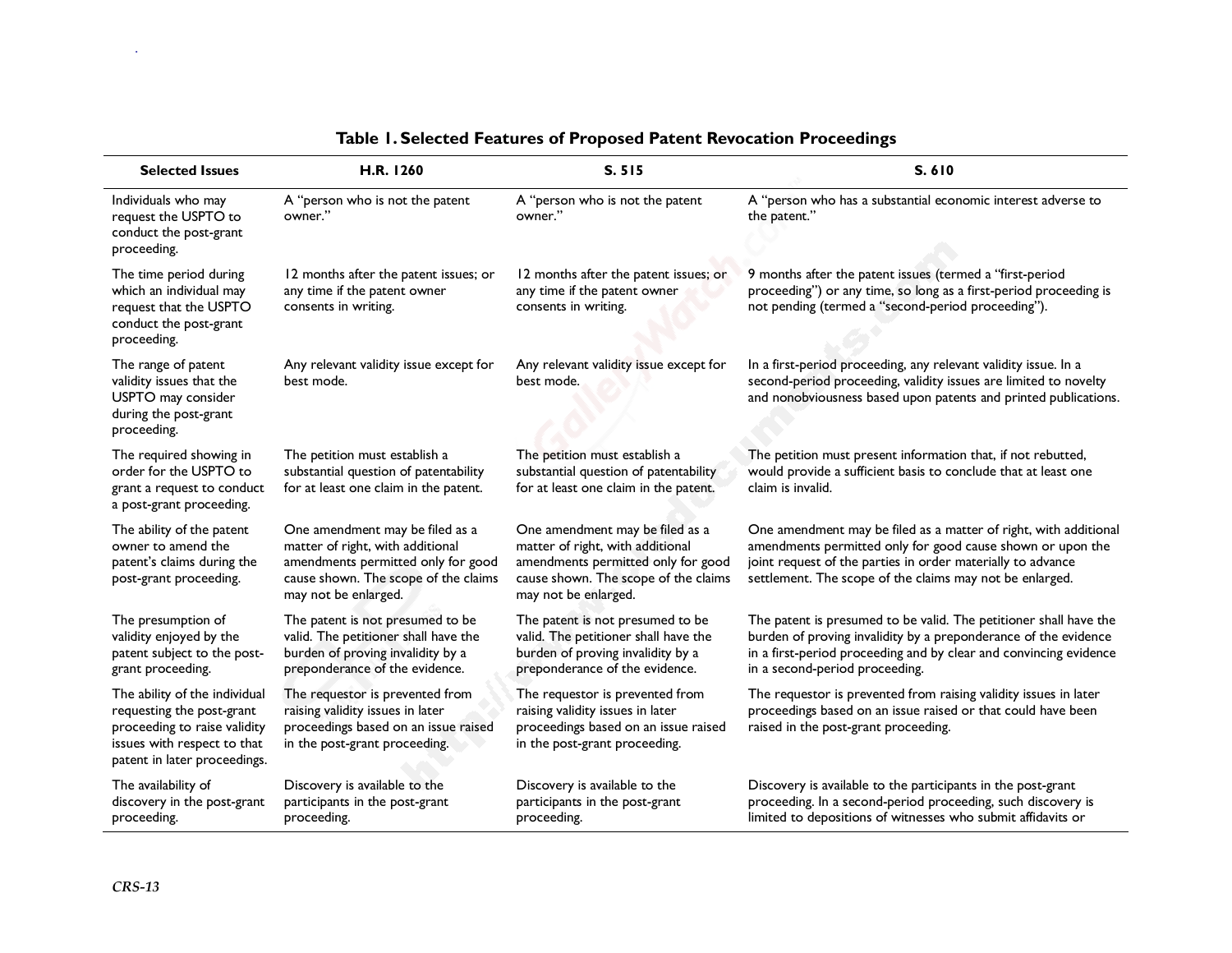| <b>Selected Issues</b>                                                                        | H.R. 1260                                                                                                                                                                                                                | S. 515                                                                                                                                                                                                                   | S.610                                                                                                                                                                                                                                                                                                                                                                                                                                                                                                                                                                                                                                                                                                                                              |
|-----------------------------------------------------------------------------------------------|--------------------------------------------------------------------------------------------------------------------------------------------------------------------------------------------------------------------------|--------------------------------------------------------------------------------------------------------------------------------------------------------------------------------------------------------------------------|----------------------------------------------------------------------------------------------------------------------------------------------------------------------------------------------------------------------------------------------------------------------------------------------------------------------------------------------------------------------------------------------------------------------------------------------------------------------------------------------------------------------------------------------------------------------------------------------------------------------------------------------------------------------------------------------------------------------------------------------------|
|                                                                                               |                                                                                                                                                                                                                          |                                                                                                                                                                                                                          | otherwise necessary in the interest of justice.                                                                                                                                                                                                                                                                                                                                                                                                                                                                                                                                                                                                                                                                                                    |
| The relationship of the<br>post-grant proceeding to<br>other proceedings before<br>the USPTO. | An individual may not file more than<br>one petition with respect to the<br>same patent. The Director may<br>determine the manner in which other<br>proceedings are stayed, transferred,<br>consolidated, or terminated. | An individual may not file more than<br>one petition with respect to the<br>same patent. The Director may<br>determine the manner in which other<br>proceedings are stayed, transferred,<br>consolidated, or terminated. | Multiple first-period proceedings will be consolidated. In a<br>second-period proceeding ordered by the Director, the Director<br>may join other petitioners to that proceeding in his discretion.<br>The Director may determine the manner in which other<br>proceedings are stayed, transferred, consolidated, or terminated.                                                                                                                                                                                                                                                                                                                                                                                                                    |
| The relationship of the<br>post-grant proceeding to<br>litigation in the courts.              | The Director may stay a post-grant<br>review proceeding if a pending civil<br>action for infringement addresses the<br>same or substantially the same<br>questions of patentability.                                     | The Director may stay a post-grant<br>review proceeding if a pending civil<br>action for infringement addresses the<br>same or substantially the same<br>questions of patentability.                                     | The Director may stay a first-period proceeding until after<br>infringement litigation is complete if the infringement action were<br>filed within 3 months after grant of a patent, the patent owner<br>requests a stay, the litigation and post-grant proceeding concern<br>the same or substantially the same issues of patentability, and<br>such a stay would not be contrary to the interests of justice. A<br>post-grant review proceeding may not be maintained if the<br>petitioner has filed a civil action challenging the patent's validity.<br>A second-period proceeding may not be instituted if the petition<br>is filed more than 3 months after the petitioner must respond to<br>a charge of patent infringement in the courts. |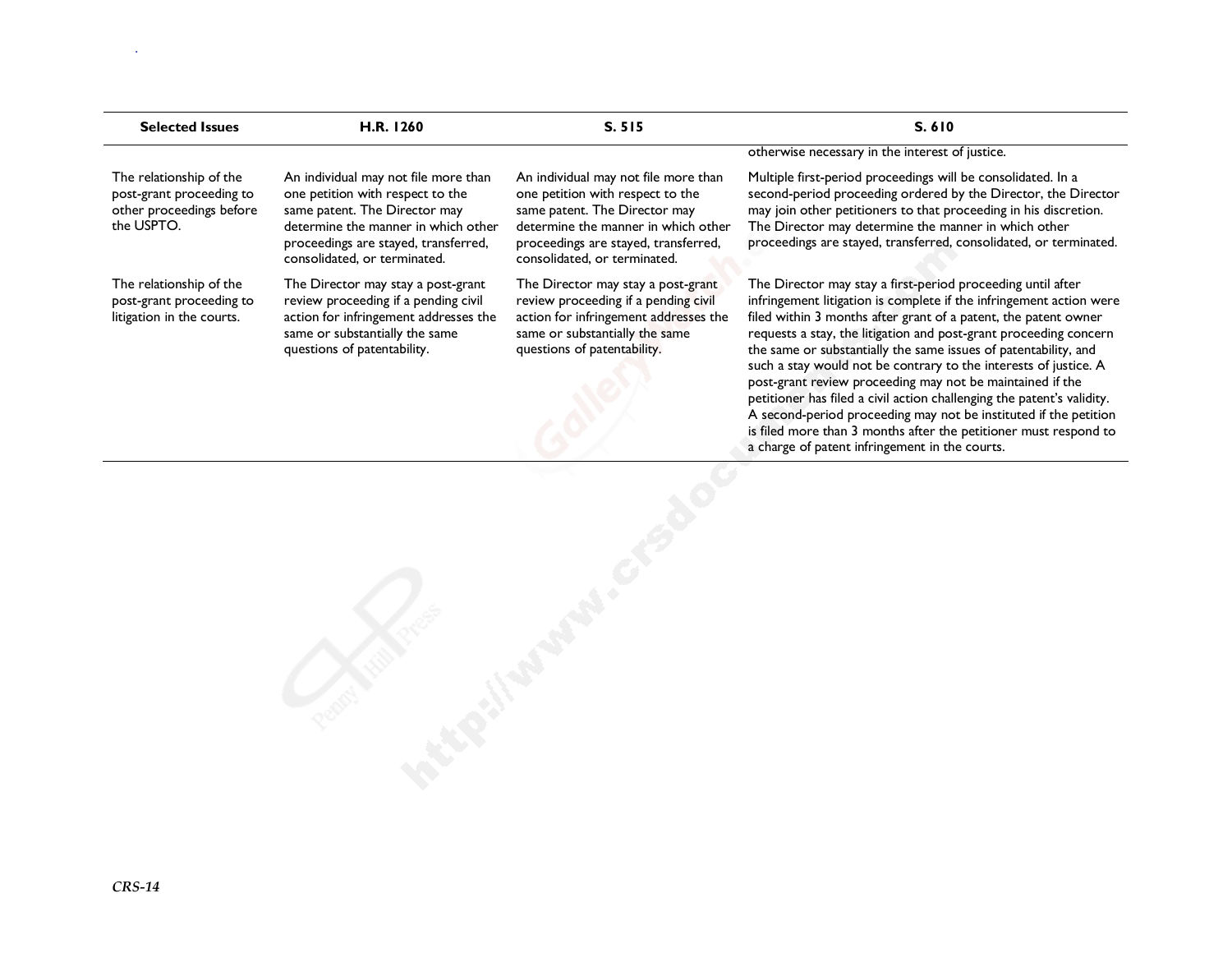As this table demonstrates, patent revocation proceedings involve a number of parameters. The particular choices made in selecting these parameters may reflect the following policy goals:

#### **Timely Challenges**

.

Many observers believe that interested members of the public should be encouraged to bring patent challenges as soon as possible after the patent issues.<sup>98</sup> Balanced against this goal was the desire to provide members of the public access to USPTO review throughout the term of the patent.<sup>99</sup> The three bills endeavor to balance these goals by setting varying time limits for commencing a post-grant proceeding. S. 610 also appears to encourage timely challenges by augmenting the presumption of validity and limiting the scope of the challenge for proceedings not brought within nine months of the date the patent issues.

#### **Timely USPTO Decision-Making**

The three bills each would require the USPTO to complete the post-grant proceeding within one year, with the possibility of a single extension of up to six months. In addition, the bills would provide the USPTO with the ability to merge different proceedings that involve the same or similar issues. These features may increase the possibility that the USPTO will expeditiously administer post-grant proceedings.<sup>100</sup> However, these time limits may be difficult for the USPTO to meet and may require the USPTO to devote considerable resources to post-grant proceedings.

#### **Predictable Decisions**

Each of the three bills would create a Patent Trial and Appeal Board with exclusive responsibility for administering the post-grant proceeding. Such concentrated authority may potentially increase the uniformity of decisions reached by the USPTO in post-grant proceedings.<sup>101</sup>

### **Effective Decisions**

In comparison with existing reexamination proceedings, the proposed post-grant proceedings would provide for a broader range of patentability issues that the USPTO must consider.<sup>102</sup> Unlike reexaminations, the post-grant proceedings also would allow the participants to engage in discovery. Discovery potentially allows one party to the proceeding to obtain information about the case from the other party in order to assist in trial preparation. These substantive and procedural rules potentially allow the USPTO to resolve a broad range of patentability issues in a lower-cost, more expedient procedure than federal litigation. The breadth of potential

1

<sup>98</sup> *See* Eric E. Williams, "Patent Reform: The Pharmaceutical Industry Prescription for Post-Grant Opposition and Remedies," 90 *Journal of the Patent and Trademark Office Society* (2008), 354.

<sup>99</sup> *See* D. Ward Hobson Jr., "Reforming the Patent System: A Closer Look at Proposed Legislation," 3 *Oklahoma Journal of Law and Technology* (2006), 29.

<sup>100</sup> Kunin & Fetting, *supra*.

<sup>101</sup> *Id.*

<sup>&</sup>lt;sup>102</sup> See Kevin R. Davidson, "Retooling Patents: Current Problems, Proposed Solutions, and Economic Implications for Patent Reform," 8 *Houston Business and Tax Law Journal* (2008), 425.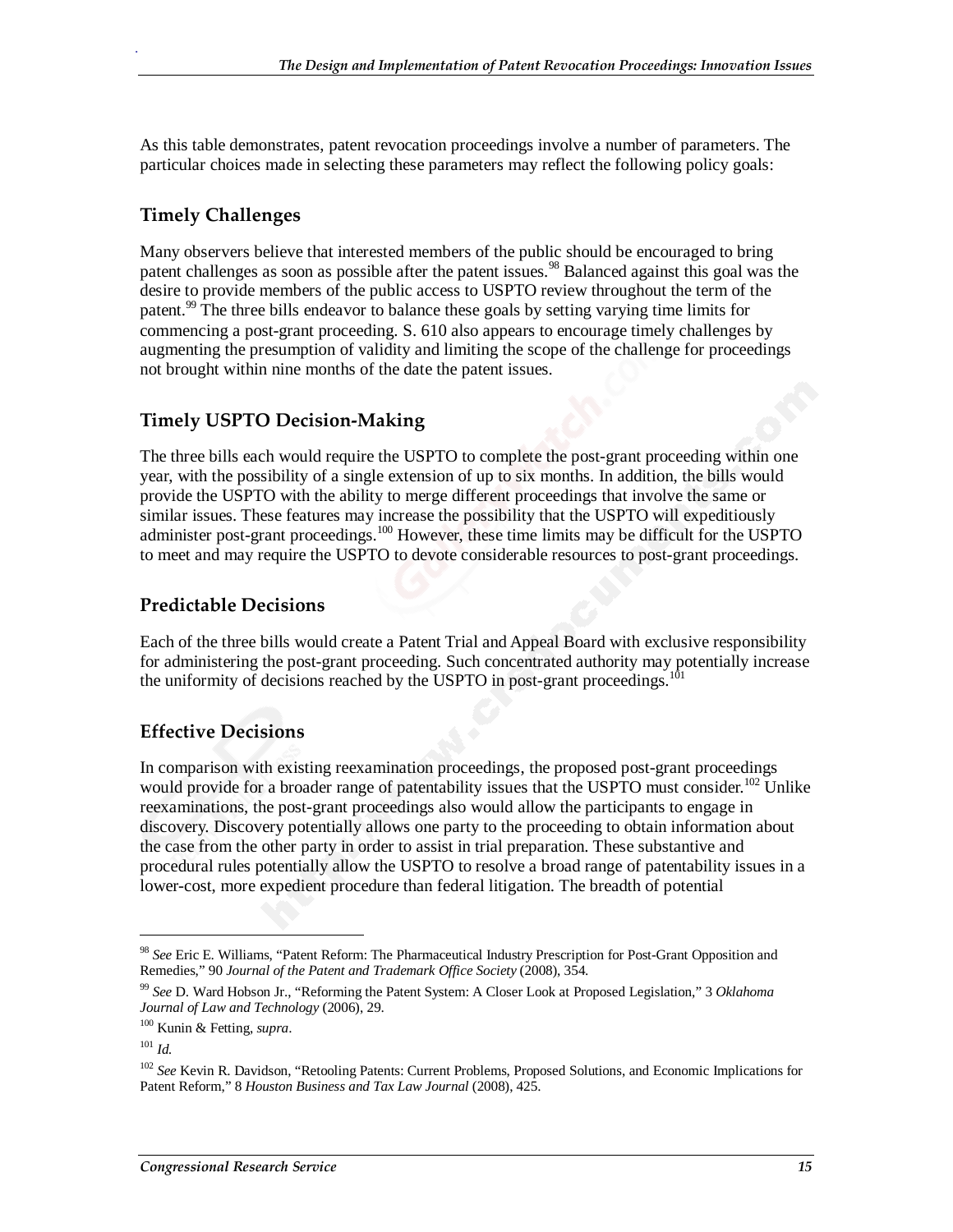patentability issues may make post-grant proceedings more difficult for the USPTO to resolve, however.

#### **Transparent Decisions**

.

Each of the bills calls for the record of the proceedings to be made available to the public.

#### **Minimizing Repetitive Charges Against the Patent Owner**

The bills also incorporate features that may decrease the possibility that post-grant proceedings may be used against a patent owner in an arguably abusive manner.<sup>103</sup> Among them is the requirement that the USPTO must assess whether the petitioner has raised legitimate patentability arguments prior to commencing the post-grant proceeding. The patent owner is also afforded at least one opportunity to amend the claims in view of prior art references that are cited by the petitioner. Finally, each of the bills would bar an unsuccessful petitioner in a post-grant proceeding from raising the same issues in other proceedings. Although these provisions were intended to shield the patent owner from repetitive arguments, they may also make the proceedings less attractive to potential challengers.

## **Patent Revocation Proceedings and Innovation Policy**

Patents derive their value from the rights they confer to exploit proprietary technologies. The increased focus on intellectual property in our information-based, knowledge-driven economy has arguably caused industry to raise its expectations with respect to the quality, timeliness, and efficiency of the granting of patents.<sup>104</sup> As the USPTO currently employs approximately 6,000 patent examiners with varying degrees of experience, legal training, and technical education,<sup>105</sup> maintaining consistency in patent grant determinations presents a challenging task for USPTO management.<sup>106</sup>

By recruiting members of the public to act as "private patent examiners,"<sup>107</sup> post-grant proceedings allow the USPTO to confirm its earlier determinations regarding that subset of patents that prove to be of marketplace significance.<sup>108</sup> In this respect, it should be appreciated

<u>.</u>

<sup>103</sup> *See* Matthew Sag & Kurt Rohde, Patent Reform and Differential Impact," 8 *Minnesota Journal of Law, Science & Technology* (2007), 1.

<sup>104</sup> *See* Chris J. Katopis, "Perfect Happiness?: Game Theory as a Tool for Enhancing Patent Quality," 10 *Yale Journal of Law and Technology* (2007-08), 360.

<sup>105</sup> *See* Government Accountability Office, *U.S. Patent and Trademark Office: Hiring Efforts Are Not Sufficient to Reduce the Patent Application Backlog* (Sept. 2007).

<sup>106</sup> Stephen G. Kunin & Anton W. Fetting, "The Metamorphosis of *Inter Partes* Reexamination," 19 *Berkeley Technology Law Journal* (2004), 971.

<sup>&</sup>lt;sup>107</sup> See John R. Thomas, "Collusion and Collective Action in the Patent System: A Proposal for Patent Bounties," 2001 *University of Illinois Law Review* (2001), 305.

<sup>108</sup> *See* Mark A. Lemley, "Rational Ignorance at the Patent Office," 95 *Northwestern University Law Review* (2001), 1495.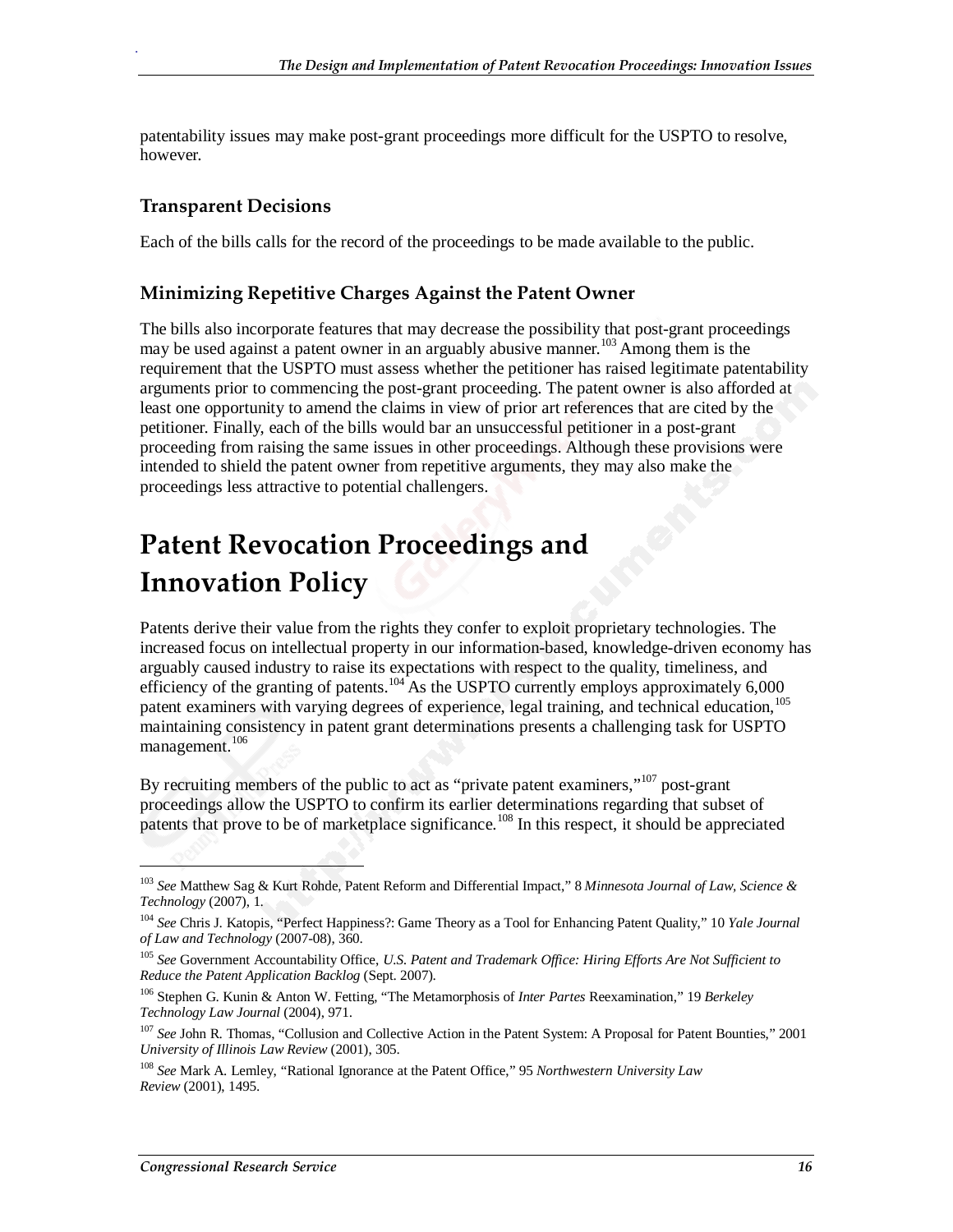that the validity of only a small subset of issued patents is ever called into question.<sup>109</sup> For example, one commentator estimated that only about five percent of issued patents are litigated or licensed.<sup>110</sup> Post-grant proceedings may therefore direct the attention of the USPTO to those patents that industry believes to be of particular significance and arguable validity.

In addition, an administrative process for reassessing patentability determinations in a reliable, cost-effective, and timely manner could potentially allow members of the public to make commercial decisions with more certainty over the impact of patent rights.<sup>111</sup> By reducing costs to patent owners, it could also channel resources that innovative firms currently spend on defending their patent rights in the courts into further research and development.<sup>112</sup>

The designers of a patent revocation proceeding may need to take into account a number of potentially conflicting policy goals. A sufficiently robust, efficient, and predictable proceeding may attract individuals with a valid adverse interest to a patent. In this respect, it should be recognized that patent validity adjudications potentially benefit the public even though they take place between the patent owner and the petitioner. Because such determinations may either confirm that the award of a patent was appropriate, or dedicate the previously patented subject matter to the public domain, members of the public may benefit when the validity of a patent is upheld or denied.<sup>113</sup>

On the other hand, baseless or repetitive challenges potentially reduce the value of intellectual property ownership. They may ultimately reduce the value of the innovation that results from the grant of the patent as well.<sup>114</sup> Unmeritorious challenges may also strain USPTO capabilities and divert administrative resources from more worthwhile tasks.<sup>115</sup>

In view of these and other innovation policy concerns, Congress possesses a range of options with respect to patent revocation proceedings. If the current *ex parte* and *inter partes* reexamination proceedings are deemed satisfactory, then no action need be taken. If reform is believed to be desirable, making limited changes to the existing reexamination proceedings presents another option. Legislation might, for example, alter the estoppel provisions associated with *inter partes* reexamination, expand the range of substantive patent law issues that could form the basis for the patent challenge, or provide for some form of discovery in these proceedings.

A third option, taken in part by H.R. 1260, S. 515, and S. 610, is to establish a new revocation proceeding more robust than the two types of reexamination available under current law. Such a proceeding is adversarial in nature and may include discovery, estoppel effects, a broad range of patentability issues subject to review, and other features found in litigation in the federal courts. This sort of proceeding may potentially form a more desired substitute for litigation in the federal courts. However, as more litigation features are incorporated into patent revocation proceedings,

<u>.</u>

<sup>109</sup> In 2007, the USPTO granted 183,901 patents and received 484,955 applications. *See* USPTO, *U.S. Patent Statistics Chart Calendar Years 1963-2007* (available at http://www.uspto.gov/web/offices/ac/ido/oeip/taf/us\_stat.htm).

<sup>110</sup> *See* Lemley*, supra*, at 1507. 111 *See* Osenga, *supra*, at 254.

<sup>112</sup> Kunin & Fetting, *supra*, at 973.

<sup>113</sup> Thomas, *supra*.

<sup>114</sup> *See* Zandy, *supra*, at 890-91.

<sup>&</sup>lt;sup>115</sup> Doug Harvey, "Reinventing the U.S. Patent System: A Discussion of Patent Reform Through An Analysis of the Proposed Patent Reform Act of 2005," 38 *Texas Tech Law Review* (2006), 1133.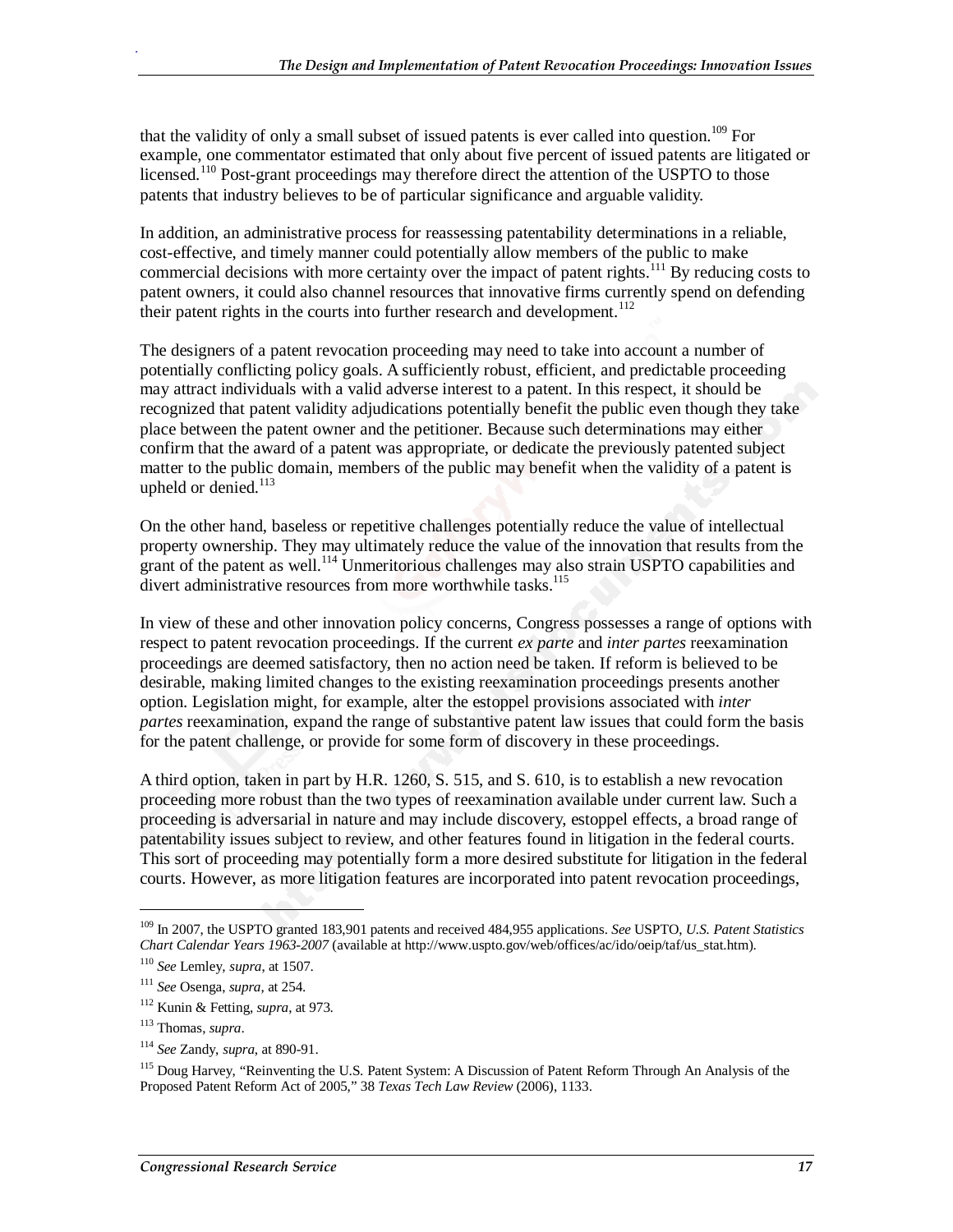they potentially grow more costly for the participants and more difficult for the USPTO to administer.<sup>116</sup>

As discussed earlier in this report, patent revocation proceedings are defined through a number of parameters. In the event that reform is considered desirable, these features may be adjusted in view of particular policy goals. For example, to avoid prolonged uncertainty over a patent's validity, H.R. 1260, S. 515, and S. 610 each establish a one-year time period, potentially extendable to 18 months, for the USPTO to complete the proceeding. Other legislative strategies for achieving this goal exist. Legislation might set no fixed time limit upon the proceeding, for example, but rather provide for extension of the term of any patent involved in a revocation proceeding that exceed a certain time limit on a day-per-day basis.

Arguably one of the more controversial features of the various patent revocation proceeding proposals is the determination of when such a proceeding could be brought. Some observers believe that revocation proceedings should be conducted as soon as possible during a patent's term. They observe that patent owners commonly expend greater resources in developing and marketing an invention as the term of a patent progresses. Earlier resolution of validity challenges may decrease uncertainty and allow for better investment decisions.

Prompt determinations may also benefit the public by increasing clarity over the precise scope of the patent right. Uncertainty over patent title may adversely affect the ability of start-up firms, as well as other enterprises that rely significantly upon their intellectual property rights, to obtain funding from investors.<sup>117</sup> These observers support a brief time limit on bringing a revocation proceeding.<sup>118</sup>

On the other hand, some commentators believe that the value of many patents is not realized until later in their terms. In particular, the developers of new pharmaceuticals, medical devices, and other regulated products often do not receive government permission to market these products until several years after they have procured a patent.<sup>119</sup> Because many products fail to achieve government marketing approval,  $120$  discerning which patents will be of marketplace significance in the future may be a difficult inquiry. Significant temporal restrictions may in effect remove certain patents on regulated products from post-grant proceedings altogether.

These observers further note that post-grant proceedings at the USPTO have traditionally been available at any time during the term of the patent. In addition, the validity of a patent may be challenged any time the patent is asserted during litigation. These commentators do not favor any sort of time limit on bringing a patent revocation proceeding.<sup>121</sup> By establishing different time frames for initiating a patent revocation proceeding, the three bills in the  $111<sup>th</sup>$  Congress balance these competing views in distinct ways.

<u>.</u>

<sup>116</sup> *See* Zandy, *supra*, at 880.

<sup>117</sup> *See generally* CRS Report RL33367, *Patent Reform: Issues in the Biomedical and Software Industries*, by Wendy H. Schacht (discussing role of patents in process of procuring venture capital).

<sup>118</sup> *See* Williams, *supra*, at 360-61 (discussing these views).

<sup>119</sup> *See* Rebecca S. Eisenberg, "The Role of the FDA in Innovation Policy," 13 *Michigan Telecommunications and* 

*Technology Law Review* (2007), 345. 120 *See generally* Carl Tobias, "FDA Regulatory Compliance Reconsidered," 93 *Cornell Law Review* (2008), 1003. <sup>121</sup> *Id.*